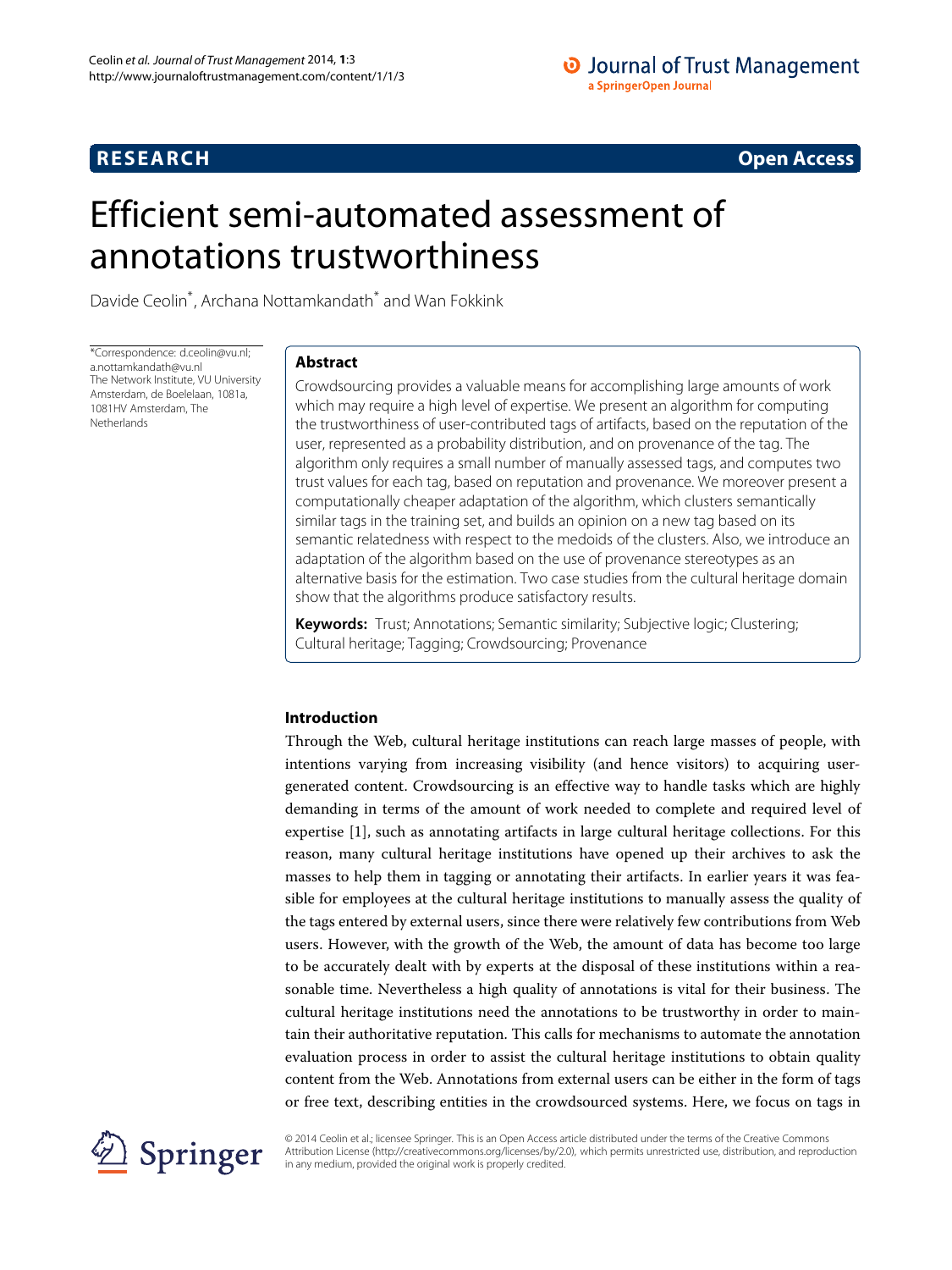the cultural heritage domain, which describe mainly the content, context and facts about an artifact by associating words to it.

The goal of this paper is to propose an algorithm for computing the trustworthiness of annotations in a fast and reliable manner. We focus on three main evaluation aspects for our algorithm. First, the trust values produced by our algorithm are meant as indicators of the trustworthiness of annotations, and therefore they must be accurate enough to warrant their usefulness. Accuracy of trust values is achieved by carefully handling the information at our disposal and by utilizing the existence of a relationship between the features considered (e.g., the annotation creator) and the trust values themselves. If the information is handled correctly and the relationship holds, then the trust values are accurate enough and form a basis to automatically decide whether or not to use the annotations. We evaluate this first research question by applying our algorithm on two different datasets, one from a SEALINC Media project experiment and the other from the Steve.Museum dataset. In both cases we divide the dataset into two parts, training set and test set, so as to build a model based on subjective logic and semantic similarity in the training set, and then evaluate the accuracy of such a model on the test set.

The goal of the work described in this paper is to automate the process of evaluation of tags obtained through crowdsourcing in an effective way, by means of an algorithm. In fact, crowsourcing provides massive amounts of annotations, but these are not always trustworthy enough. So we aim at automating the process of deciding whether these are satisfactorily correct and of high quality, i.e. of evaluating them. This is done by first collecting manual evaluations about the quality of a small part of the tags contributed by a user, and then learning a statistical model from them. Throughout the paper we refer to this set as "training set". On the basis of such a model, that assumes the existence of a relation between the user reputation and his overall performance, the system automatically evaluates the tags further added by the same user or user stereotype (i.e. set of users behaving similarly, e.g., users that always provide their tags on Sunday morning). We refer to this set of "new" tags as "test set". Suppose that a user, Alex, provides annotations to the Fictitious National Museum. We propose a method that automatically evaluates these annotations, based on a small set of annotations that the museum previously evaluated from which we derive Alex' reputation, or the reputation of the users whose annotation behaviour is similar to Alex'. We will return on this example more in detail in the following sections.

We employ Semantic Web technologies to represent and store the annotations and the corresponding reviews. We use subjective logic to build a reputation for users that contribute to the system, and moreover semantic similarity measures to generate assessments on the tags entered by the same users at a later point in time. By reputation, we mean a value indicating the estimated probability that the annotations provided by a given author (or, later in the paper, by a given user stereotype) are positively evaluated. In subjective logic, we use the expected value of an opinion about an author as the value of the reputation. The opinion is based on a set of previously evaluated tags. In order to reduce the computation time, we cluster evaluated tags to reduce the number of comparisons. Our experiments show that this preprocessing does not seriously affect the accuracy of the predictions, while significantly reducing the computation time. The proposed algorithms are evaluated on two datasets from the cultural heritage domain. These case studies show that it is possible to semi-automatically evaluate the tags entered by users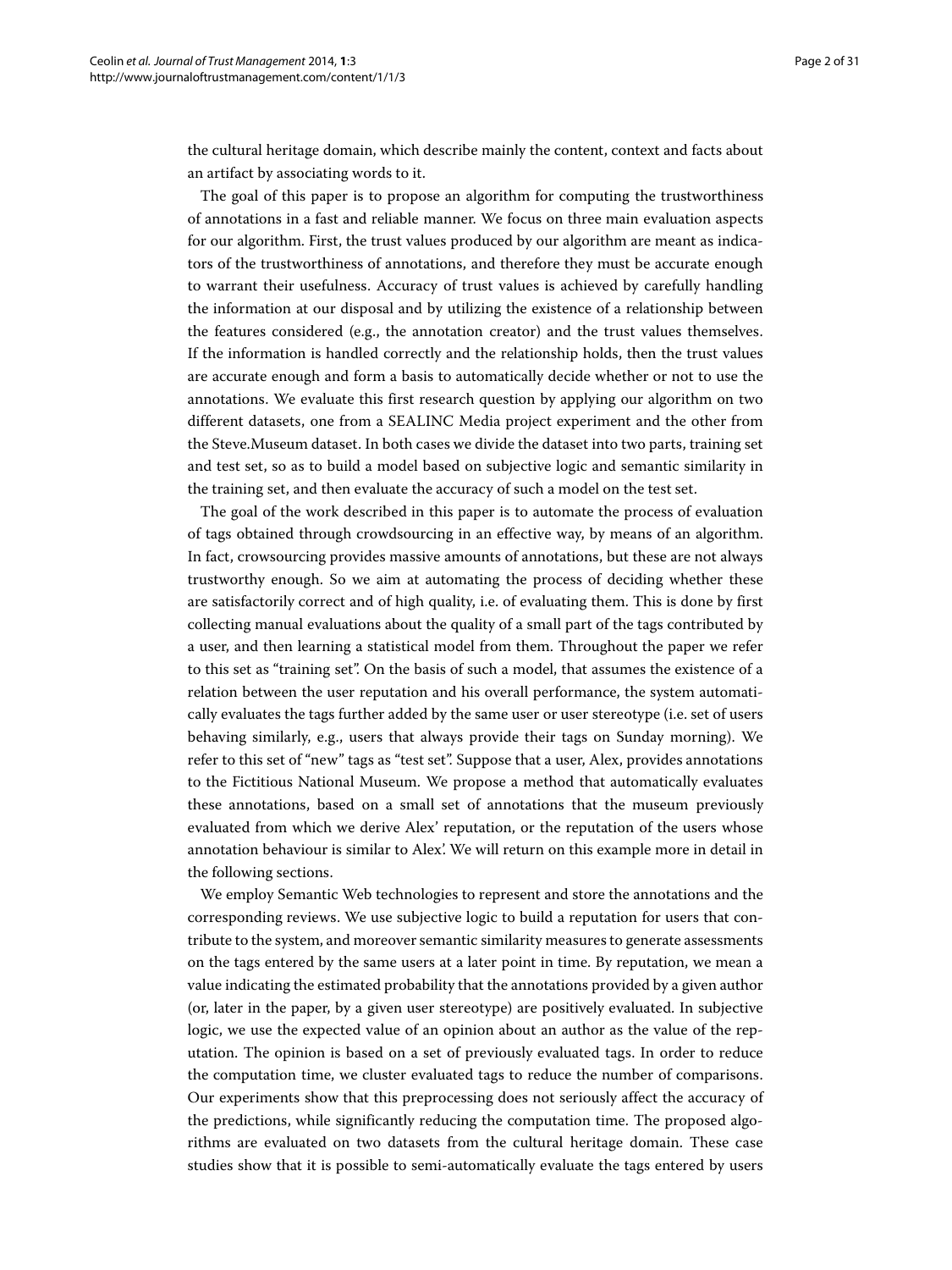in crowdsourcing systems into binomial categories (good, bad) with an accuracy above 80%.

Apart from using subjective logic and semantic similarity, we also use provenance mechanisms to evaluate the quality of user-contributed tags. Provenance is represented by means of a data record per tag, containing information on its creation such as time of day, day of the week, typing speed, etc., obtained by tracking user behavior. We use provenance information to group annotations according to the "stereotype" or "behavior" (or "provenance group") that produced them. In other words, we group them depending on whether they are produced by, for instance, early-morning or late-night users. Once the annotations have been grouped per stereotype, we compute a reputation for each stereotype, based on a sample of evaluations provided by an authority: we learn the policy adopted by the authority in evaluating the annotations and we apply the learnt model on further annotations. The fact that we take into account provenance and not rely solely on user identities makes our approach suitable for situations where users are anonymous and only their behavior is tracked. By "policy" we mean a set of rules that the institution adopts to evaluate tags. The fact that we do not have an explicit definition of such rules (nor we could ask for it) determines the need to learn a probabilistic model that aims at mimicking their evaluation strategy. For instance, we do not know a priori if one of two conflicting tags about the same image is wrong, both because we do not know the image (these could refer to two distinct image parts) and the museum policies (which may prohibit their coexistence, in principle). So, we rely only on the museum evaluations and we do not consider the possible impact of conflicting tags.

We propose three algorithms for estimating the trustworthiness of tags. The first learns a reputation for each user based on a set of evaluated tags. Then it predicts the evaluations of the rest of the tags provided by the same user by ranking them according to the user performance in each specific domain (using semantic similarity measures) and then accepting a number of tags proportional to the user reputation. The second algorithm reduces the computational complexity by clustering the tags in the training set, and the third algorithm computes the same prediction on the basis of the user stereotype rather than on the basis of each single user identity. The novelty of this research lies in the automation of tag evaluations on crowdsourcing systems by coupling subjective logic opinions with measures of semantic similarity along with provenance metrics. The only variable parameter that we require is the size of the set of manual evaluations that are needed to build a useful and reliable reputation. Moreover, in the experiments that we performed, varying this parameter did not substantially affect the performance (resulting in about 1% precision variation per five new observations considered in a user reputation). We will further investigate in the future about the impact of this parameter. Using our algorithms, we show how it is possible to avoid asking the curators responsible for the quality of the annotations to set a threshold in order to make assessments about a tag trustworthiness (e.g., accept only tags which have a trust value above a given threshold).

### **Background and literature review**

Trust has been studied extensively in Computer Science. We refer the reader to Sabater and Sierra [\[2\]](#page-29-1), Gil and Artz [\[3\]](#page-29-2) and Golbeck [\[4\]](#page-29-3) for a comprehensive review of trust in computer science, Semantic Web, and Web respectively. The work presented in this paper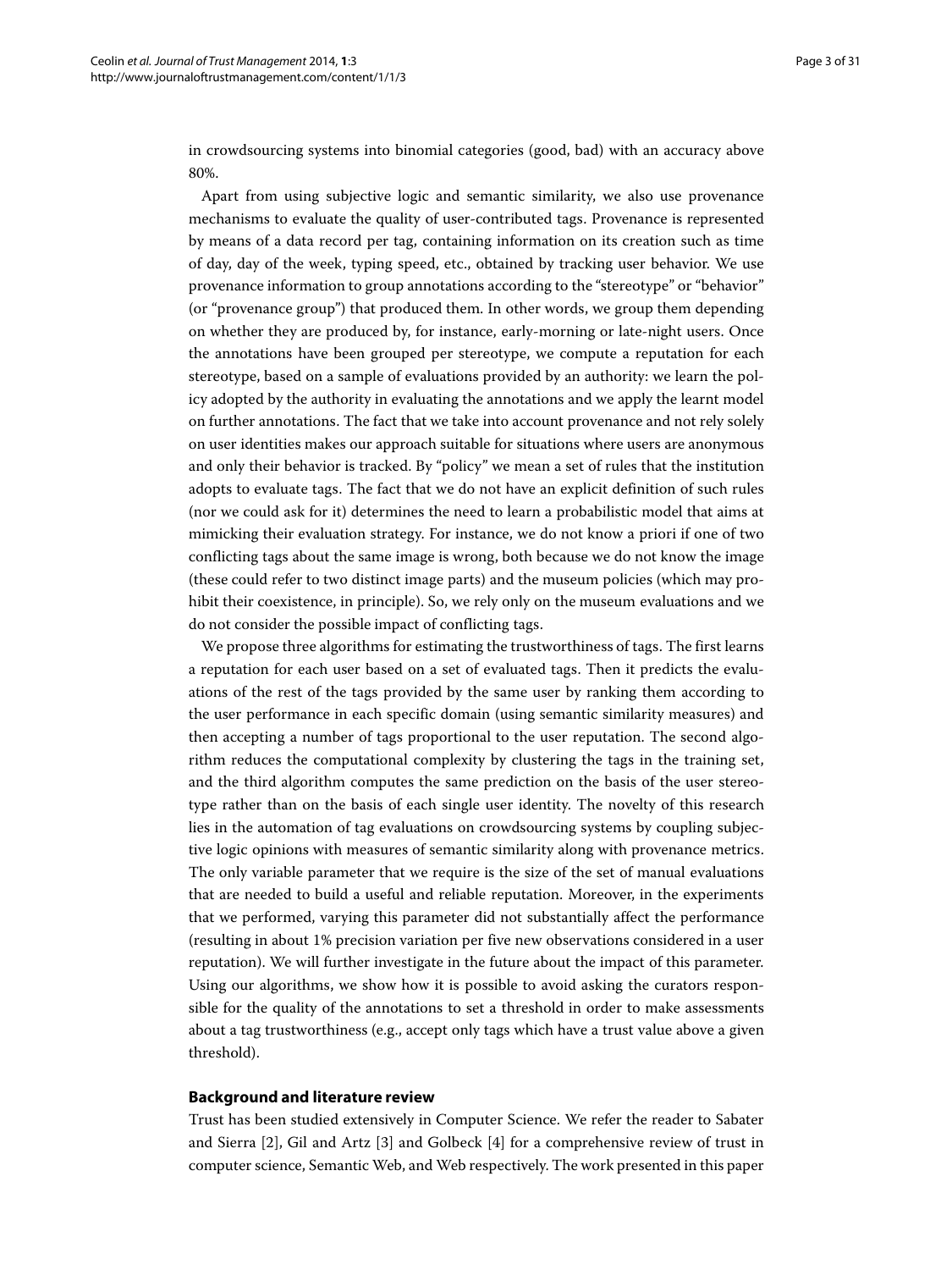focuses on trust in crowdsourced information from the Web, using an adapted version of the definition of Castelfranchi and Falcone [\[5\]](#page-29-4), reported by Sabater and Sierra [\[2\]](#page-29-1), so we decide to trust or not trust tags based on a set of beliefs and assumptions about who produced the tags and how these were produced. We quantify these beliefs, for instance, though reputations.

Crowdsourcing techniques are widely used by cultural heritage and multimedia institutions for enhancing the available information about their collections. Examples include the Tag Your Paintings project [\[6\]](#page-29-5), the Steve.Museum project [\[7\]](#page-29-6) and the Waisda? video tagging platform [\[8\]](#page-29-7). The Socially Enriched Access to Linked Cultural (SEALINC) Media project investigates also in this direction. In this project, Rijksmuseum [\[9\]](#page-29-8) in Amsterdam is using crowdsourcing on a Web platform selecting experts of various domains to enrich information about their collection. One of the case studies analyzed in this paper is provided by the SEALINC Media project.

Trust management in crowdsourced systems often employs wisdom of crowds approaches [\[10\]](#page-29-9). In our scenarios we cannot make use of those approaches because the level of expertise needed to annotate cultural heritage artifacts restricts the potential set of users, thus making this kind of approach inapplicable or less effective. Gamification, that consists of using game mechanisms for involving users in non-game tasks, is another approach that leads to an improvement of the quality of tags gathered from crowds, as shown, for instance, in von Ahn et al. [\[1\]](#page-29-0). The work presented here is orthogonal to a gamified environment, as it allows us to semi-automatically evaluate the user-contributed annotations and hence to semi-automatically incentivize them. By combining the two, museums could increase the user incentiviazion (showing his reputation may be enough to incentivize a user) while curating the quality of annotations. Users that participated in the experiments that provided the datasets for our analyses did not receive monetary incentives, so leveraging incentives related to gamification and personal satisfaction (by means of reputation tracking) may reveal to be an important factor in increasing the accuracy of the tags collected. In folksonomy systems such as the Steve.Museum project, tag evaluation techniques such as comparing the presence of the tags in standard vocabularies and thesauri, determining their frequency and their popularity or agreement with other tags (see, for instance, Van Damme et al. [\[11\]](#page-29-10)) have been employed to determine the quality of tags entered by users. Such mechanisms focus mainly on the contributed content with little or no reference to the user who authored it. Also, in folksonomy systems the crowd often manages the tags, while in our scenarios, the crowd only provides the tags, that are managed by museums or other institutions, according to specific policies. Medeylan et al. [\[12\]](#page-29-11) present algorithms to determine the quality of tags entered by users in a collaboratively created folksonomy, and apply them to the dataset CiteULike [\[13\]](#page-29-12), which consists of text documents. They evaluate the relevance of user-provided tags by means of text document-based metrics. In our work, since we evaluate tags, we cannot apply document-based metrics, and since we do not have at our disposal large amounts of tags per subject, we cannot check for consistency among users tagging the same image. Similarly, we cannot compute semantic similarity based on the available annotations (like in Cattuto et al. [\[14\]](#page-29-13)). In fact, since we do not have at our disposal image analysis software nor explicit museum policies, we can not know if possible conflicts between tags regarding the same image are due to the fact that some are correct and some not, or to the fact that they refer to different aspects (or parts) of a complex picture. Therefore, instead of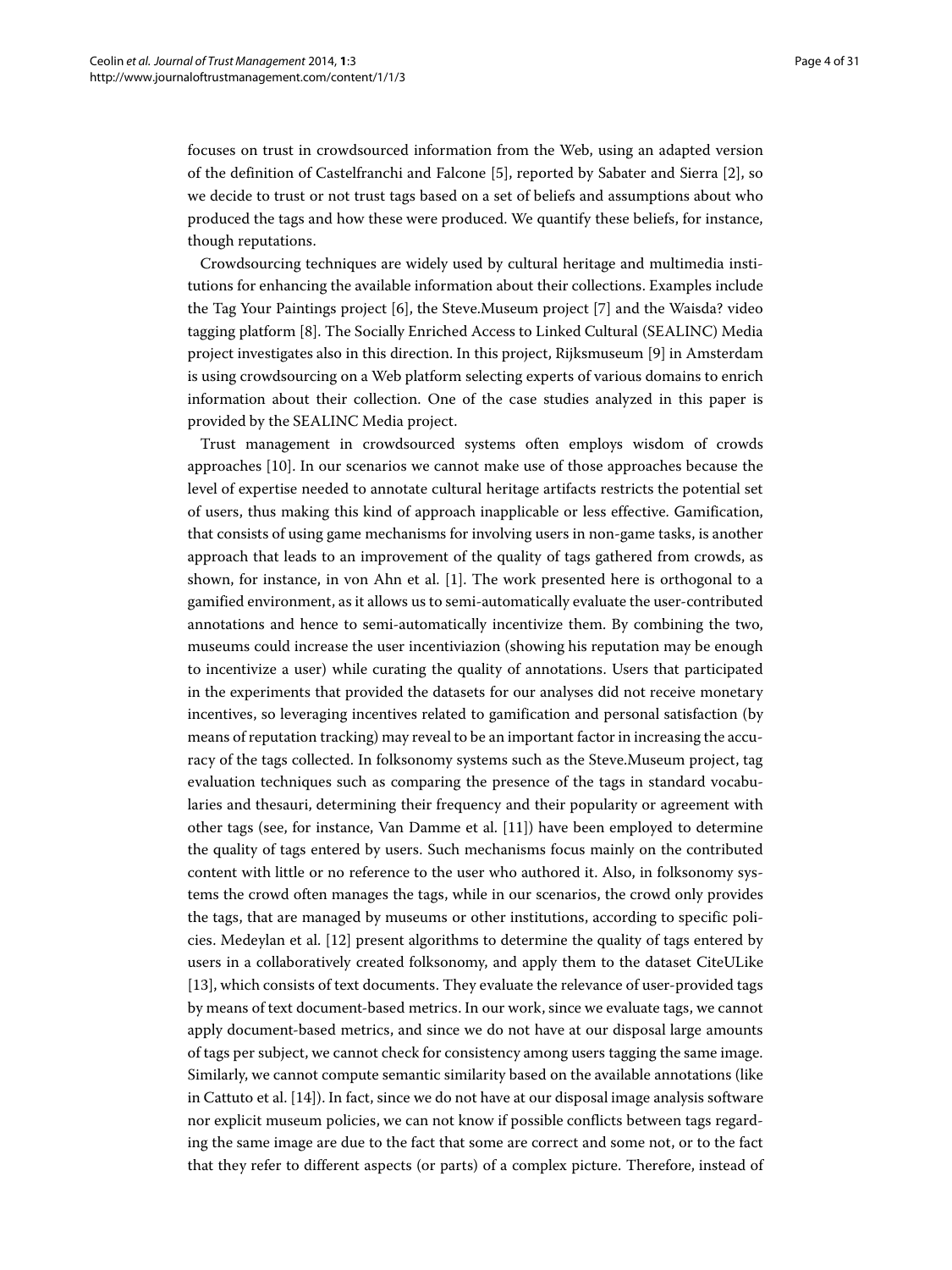assuming one of the two cases a priori, we determine the trustworthiness of the tags on the basis of the reputation of their user or provenance stereotype. As future direction, we plan to consider also inputs from image recognition software that will help us dealing with conflicting or dubious tags. In open collaborative sites such as Wikipedia [\[15\]](#page-29-14), where information is contributed by Web users, automated quality evaluation mechanisms have been investigated (see, for instance, De La Calzada et al. [\[16\]](#page-29-15)). Most of these mechanisms involve computing trust from article revision histories and user groups (see Zeng et al. [\[17\]](#page-29-16) and Wang et al. [\[18\]](#page-29-17)). These algorithms track the changes that a particular article or piece of text has undergone over time, along with details of the users performing the changes. In our case study, tags do not have a revision history.

Another approach to obtain trustworthy data is to find experts amongst Web users with a good intention (see De Martini et al. [\[19\]](#page-29-18)). This mechanism assumes that users who are experts tend to provide more trustworthy annotations. It aims at identifying such experts, by analyzing the profiles built by tracking user performance. In our model, we build profiles based on user performance in the system. So the profile is only behavior-based, and rather than looking for expert and trustworthy users, we build a model which helps in evaluating the tag quality based on the estimated reputation of the tag author. However there is a clear relation between highly reputed users and experts, although these two classes do not always overlap. Modeling of reputation and user behavior on the Web is a widely studied domain. Javanmardi et al. [\[20\]](#page-29-19) propose three computational models for user reputation by extracting detailed user edit patterns and statistics which are particularly tailored for wikis, while we focus on the annotations domain. Ceolin et al. [\[21\]](#page-29-20) build a reputation- and provenance-based model for predicting the trustworthiness of Web users in Waisda? over time. We optimize the reputation management and the decision strategies described in that paper.

We use subjective logic to represent user reputations, in combination with semantic relatedness measures. This work extends Ceolin et al. [\[21](#page-29-20)[,22\]](#page-29-21). Similarity measures have been combined with subjective logic in Tavakolifard et al. [\[23\]](#page-29-22), who infer new trust connections between entities (e.g., users) given a set of trust connections known a priori. In our paper, we also start from a graphical representation of relations between the various participating entities (annotators, tags, reviewers, etc.), but: (1) trust relationships are learnt from a sample of museum evaluations, and (2) new trust connections are inferred based on the relative position of the tags in another graph, WordNet. We also use semantic similarity measures to cluster related tags to optimize the computations. In Cilibrasi et al. [\[24\]](#page-29-23), hierarchical clustering is used for grouping related topics, while Ushioda et al. [\[25\]](#page-29-24) experiment on clustering words in a hierarchical manner. Begelman et al. [\[26\]](#page-29-25) present an algorithm for the automated clustering of tags on the basis of tag co-occurrences in order to facilitate more effective retrieval. A similar approach is used by Hassan-Montero and Herrero-Solana [\[27\]](#page-29-26). They compute tag similarities using the Jaccard similarity coefficient and then cluster the tags hierarchically using the k-means algorithm. In our work, to build user reputations, we cluster the tags along with their respective evaluations (e.g., accept or reject). Each cluster is represented by a medoid (that is, the element of the cluster which is the closest to its center), and in order to evaluate a newly entered tag by the same user, we consider clusters which are most semantically relevant to the new tag. This helps in selectively weighing only the relevant evidence about a user for evaluating a new tag.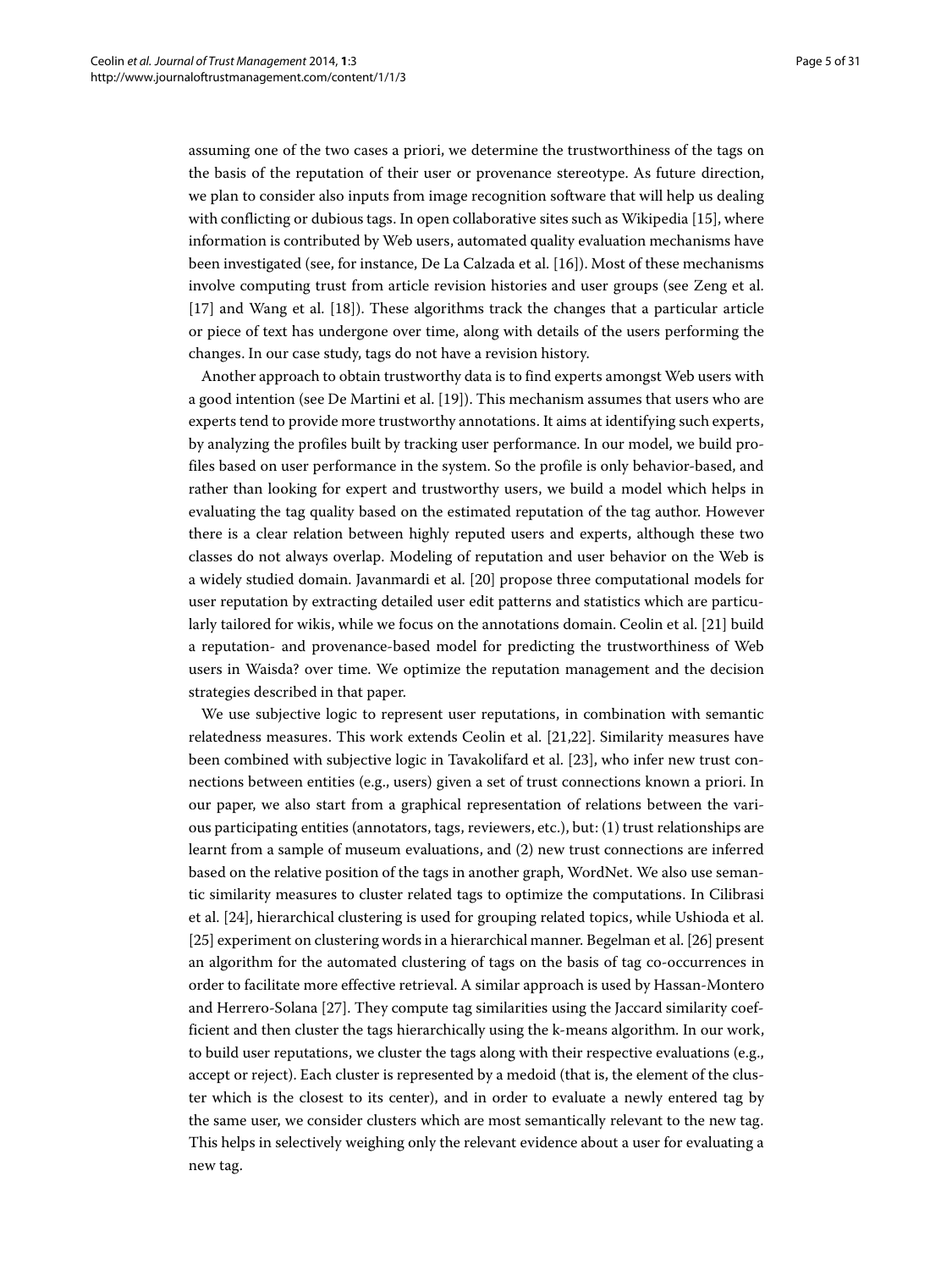In general, different cultural heritage institutions employ different values and metrics of varying scales to represent the trustworthiness of user-contributed information. The accuracy of various scales has been studied earlier. Certain cases use a binary (boolean) scale for trust values, as in Golbeck et al. [\[28\]](#page-29-27), while binomial values (i.e., the probabilities of two mutually exclusive values zero and one, that we use in our work) are used in Guha et al. [\[29\]](#page-29-28) and Kamvar et al. [\[30\]](#page-29-29).

Relevant for the work presented in this paper is the link between provenance and trust. Bizer and Cyganiak [\[31\]](#page-29-30), Hartig and Zhao [\[32\]](#page-29-31) and Zaihrayeu et al. [\[33\]](#page-29-32) use provenance and background information expressed as annotated or named graphs to produce trust values. We use the same class of information to make our estimates, but we do not use named graphs to represent provenance information. We represent provenance by means of the W3C recommendation PROV-O, the PROV Ontology [\[34,](#page-29-33)[35\]](#page-29-34). Provenance is employed for determining trustworthiness of user-contributed information in crowdsourced environments in Ceolin et al. [\[21\]](#page-29-20), where provenance information is used in combination with user reputation to make binomial assessments of annotations. Also, they employ support vector machines for making the provenance-based estimates, while we employ a subjective logic-based approach. Provenance is used for data verification in crowdsourced environments by Ebden et al. [\[36\]](#page-30-0). In their work, they introduced provenance tracking into their online CollabMap application (used to crowdsource evacuation maps), and in this way they collect approximately 5,000 provenance graphs, generated using the Open Provenance Model [\[37\]](#page-30-1) (which has now been superseded by the PROV Data Model and Ontology). In their work they have at their disposal large provenance graphs and can learn useful features about the artifact trustworthiness from the graphs topologies. Here, the graphs at our disposal are much more limited, so we cannot rely on the graph topology, but we can easily group graphs in stereotypes. Provenance mechanisms have also been used to understand and study workflows in collaborative environments as discussed in Altintas et al. [\[38\]](#page-30-2). We share the same context with that work, but we do not focus on the workflow of artifact creation.

The rest of the paper is structured as follows: first we describe the research questions tackled and we connect the datasets used with them. Then we explain our research work in detail and present and discuss the obtained results. Lastly, we provide some final conclusions.

# **Research design and methodology**

The goal of this paper is to propose an algorithm for computing the trustworthiness of annotations in a fast and reliable manner. We focus on three main evaluation aspects for our algorithm. First, the trust values produced by our algorithm are meant as indicators of the trustworthiness of annotations, and therefore they must be accurate enough to warrant their usefulness. Accuracy of trust values is achieved by carefully handling the information at our disposal and by utilizing the existence of a relationship between the features considered (e.g., the annotation creator) and the trust values themselves. If the information is handled correctly and the relationship holds, then the trust values are accurate enough and form a basis to automatically decide whether or not to use the annotations. We evaluate this first research question by applying our algorithm on two different datasets, one from a SEALINC Media project experiment and the other from the Steve.Museum dataset. In both cases we divide the dataset into two parts, training set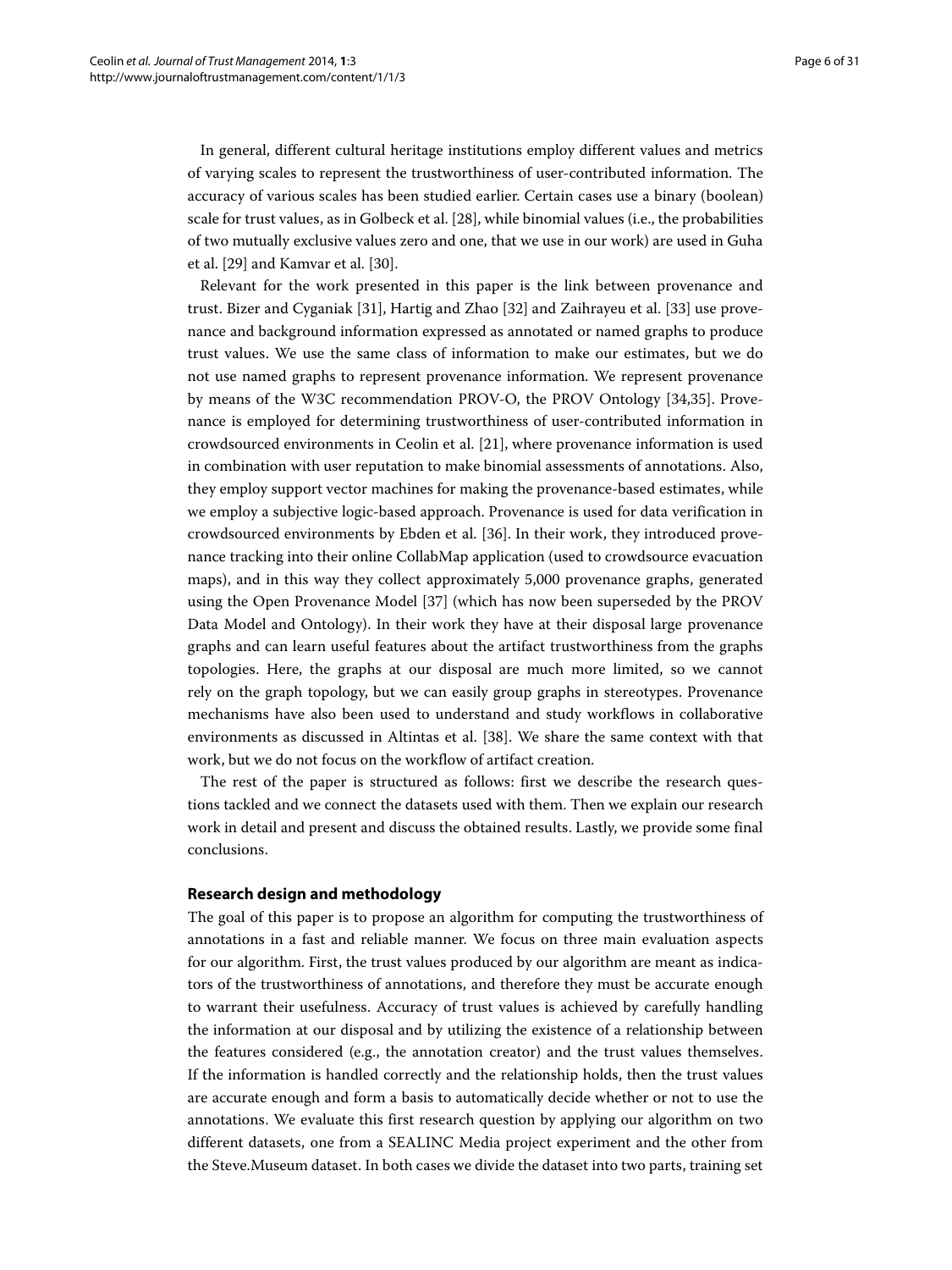and test set, so as to build a model based on subjective logic and semantic similarity in the training set, and then evaluate the accuracy of such a model on the test set.

The second evaluation we make regards the possibility to perform trust estimations in a relatively fast manner, by properly clustering the training set on a semantic similarity basis. Here the goal of the contribution is to reduce the computational overhead due to avoidable comparisons between evaluated annotations and new annotations. We evaluate this contribution by applying clustering mechanisms in the training set data of the aforementioned datasets and by running our algorithm for computing trust values on the clustered training sets. The evaluation will check whether clustering reduces the computation time (and in case it does, up to which magnitude) and whether it affects the accuracy of the predictions.

Finally, we show that the algorithm we propose is dependable and not solely dependent on the availability of information about the author of an annotation. Our assumption is that when the identity of the author is not known or when a reliable reputation about the author is not available, we can base our estimates on provenance information, that is, on a range of information about how the tag has been created (e.g., the timestamp of the annotation). By properly gathering and grouping such information to make it utilizable, we can use it as a "stereotypical description" of a user's behavior. Users are often constrained in their behavior by the environment and other factors; for instance, they produce tags within certain periodic intervals, such as the time of the day or day of the week. Being able to recognize such stereotypes, we can compute a reputation per stereotype rather than per user. While on the one hand this approach guarantees the availability of evidence, as typically multiple users belong to the same stereotype, on the other hand this approach compensates on the lack of evidence about specific users. We evaluate our hypothesis over the two datasets mentioned before by splitting them into two parts, one to build a provenance-based model and the other to evaluate it.

### **Methods**

Here we describe the methods adopted and implemented in our algorithm. We start describing the tools that were already available and that we incorporated in our framework, and then we continue with the framework description.

### **Preliminaries**

The system that we propose aims at estimating the trustworthiness of new annotations based on a set of evaluated ones (per user or per provenance stereotype, as we will see). In order to make the estimates, we need to make use of a probabilistic logic that allows us to model and reason about the evidence at our disposal while accounting for uncertainty due to the limited information available. For this reason we employ subjective logic, which fits our needs. Moreover, since the evidence at our disposal consists of textual annotations, we use semantic similarity measures to understand the relevance of each piece of evidence when analyzing each different annotation.

#### *Subjective logic*

Subjective logic is a probabilistic logic that we extensively use in our system in order to reason about the trustworthiness of the annotations and the reputations of their authors, based on limited samples. In subjective logic, so-called "subjective opinions" (represented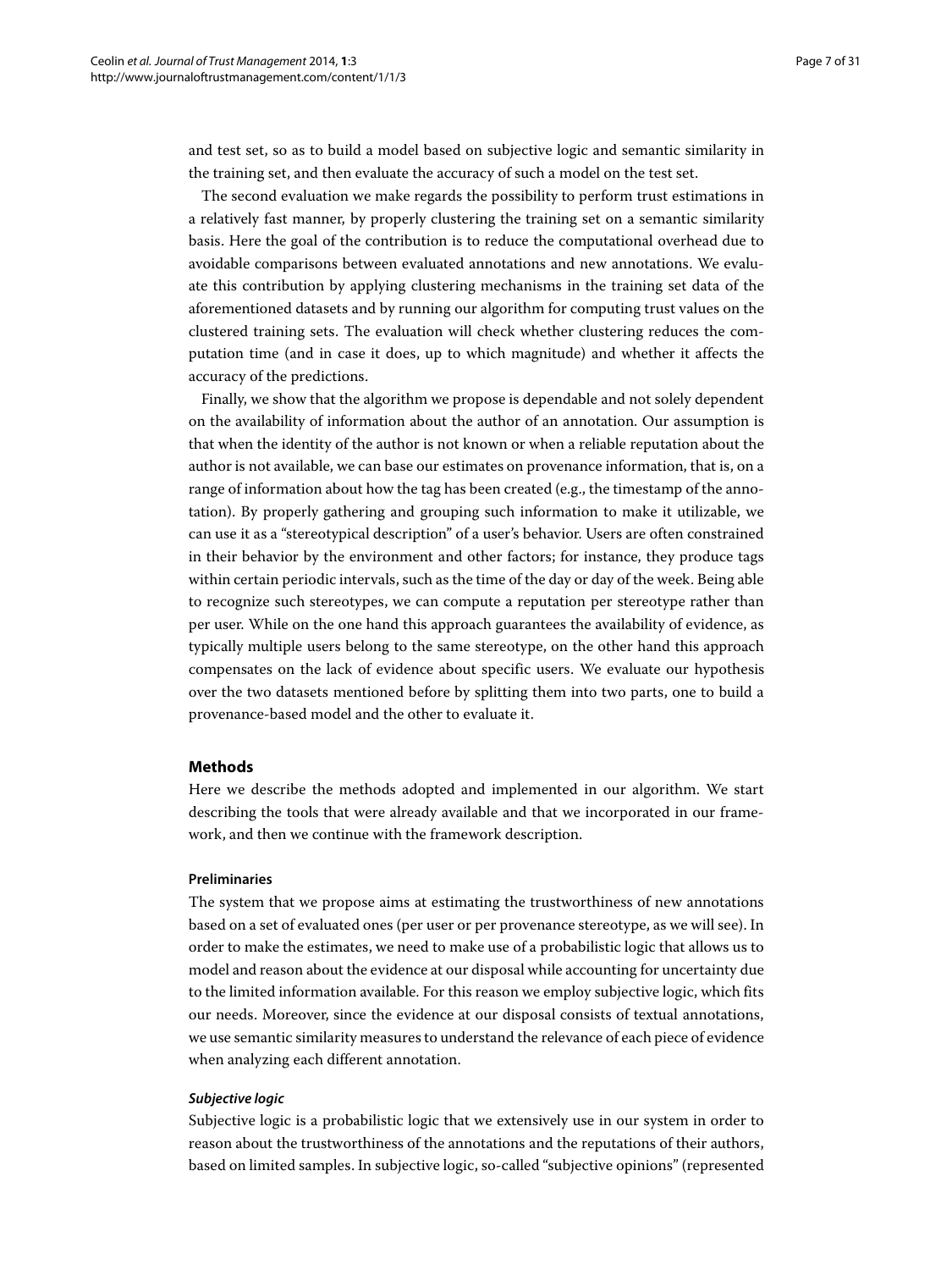

<span id="page-7-0"></span>as  $\omega$ ) express the belief that source *x* owns with respect to the value of assertion  $\gamma$  (for instance, a user's reputation). When *y* can assume only two values (e.g., true or false), the opinion is called "binomial"; when *y* ranges over more than two values, the opinion is called "multinomial". Opinions are computed as follows, where the positive and negative evidence are represented as *p* and *n*, respectively, and *b*, *d*, *u* and *a* represent the belief, disbelief, uncertainty and prior probability, respectively. A binomial opinion is represented as:

$$
\omega_{\mathcal{Y}}^{\mathcal{X}}(b,d,u) \tag{1}
$$

where:

$$
b = \frac{p}{p+n+2} \quad d = \frac{n}{p+n+2} \quad u = \frac{2}{p+n+2} \quad a = \frac{1}{2}
$$
 (2)

Such an opinion is equivalent to a Beta probability distribution (see Figure [1\)](#page-7-0), which describes the likelihood for each possible trust value to be the right trust value for a given subject. An expected probability for a possible value of an opinion is computed as:

$$
E = b + a \cdot u \tag{3}
$$

The belief *b* of the opinion represents how much we believe that the *y* statement is true (where *y* is, for instance, the fact that an annotation is correct), based on the evidence at our disposal. However, the evidence at our disposal is limited (and since the evidence is obtained by asking an authority, such as a museum, to evaluate an annotation, we aim at keeping it limited in order to avoid overloading the museum with such requests), so we must take into account the fact that other observations about the same fact might, in principle, disagree with those currently at our disposal. This leads to uncertainty, which is represented by the corresponding element of the opinion, *u*. The disbelief *d* represents, instead, the disbelief that we have about the statement *y* based on actual negative evidence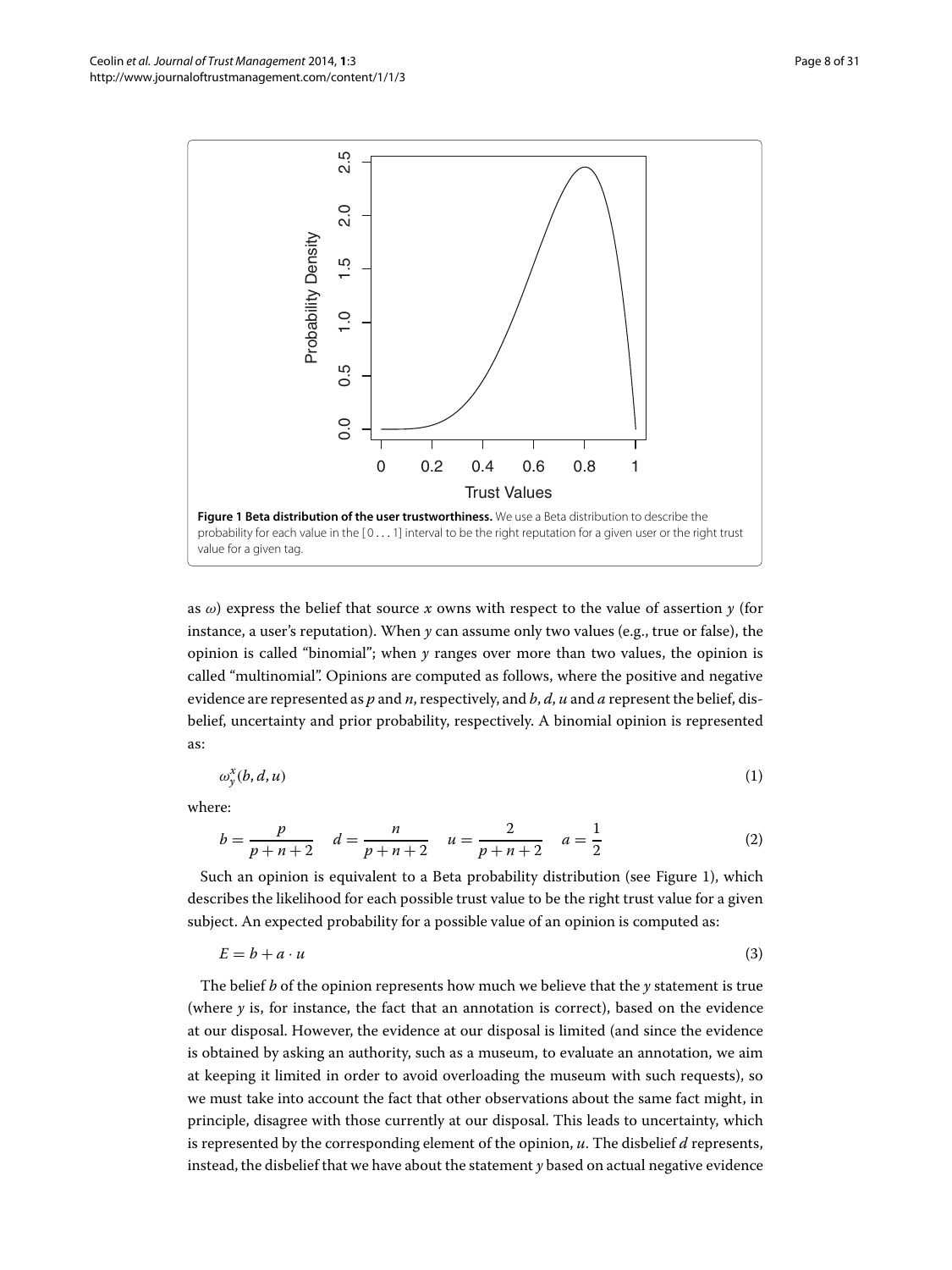at our disposal. Disbelief is the counterpart of belief, and the sum of belief, disbelief and uncertainty is always one  $(b + d + u = 1)$ .

Whereas belief, disbelief and uncertainty are based on the actual evidence observed, the base rate *a* encodes the prior knowledge about the truth of  $\gamma$  according to  $\chi$ (before observing any evidence). The final opinion about the correctness of  $y$  is then obtained by aggregating *a* and *b* in a weighted manner, so as to make *b* count more if it is based on more evidence than *a* (and thus its uncertainty is lower). This explains the meaning of *E*, which represents exactly such an aggregation. One last consideration regards the fact that *E* represents both the expected value of the opinion and of the Beta distribution equivalent to it.  $u$  is tightly connected to the variance of the Beta distribution, as they both represent the uncertainty about the belief to be significant.

These elements make subjective opinions ideal tools for representing the fact that the probabilities that we estimate about the trustworthiness of annotations, authors and provenance stereotypes (that are defined later in this section) are based on evidence provided by a museum (that consist of evaluations based on the museum's policy), and that the estimates we make carry some uncertainty due to the fact that they are based on a limited set of observations.

#### *Semantic similarity*

The target of our trust assessments are annotations (that is, words associated to images, in order to describe them), and our evidence consists of evaluated annotations. In our system we collect evidence about an author or a provenance stereotype (which is defined later in this section) that consist of annotations evaluated by the museum, and we compare each new annotation that needs to be evaluated against the evidence at our disposal. If, for instance, we based our estimates only on the ratio between positive and negative evidence of a given author, then all his annotations would be rated equally. If, instead, we compared every new annotation only against the evidence at our disposal of matching words, we would have a more tailored, but more limited estimate, as we cannot expect that the same author always uses the same words (and so that there is evidence for every word he uses in an annotation).

In order to increase the availability of evidence for our estimate and to let the more relevant evidence have a higher impact on those calculations, we employ semantic relatedness measures as a weighing factor. These measures quantify the likeness between the meaning of two given terms. Whenever we evaluate a tag, we take the evidence at our disposal, and tags that are more semantically similar to the one we focus on are weighed more heavily. There exist many techniques for measuring semantic relatedness, which can be divided into two groups. First, we have so-called "topological" semantic similarity measures, which are deterministic measures based on the graph distance between the two words examined, based on a word graphs (e.g. WordNet [\[39\]](#page-30-3)). Second, there is the family of statistical semantic similarity measures, which include, for instance, the Normalized Google Distance [\[40\]](#page-30-4), that measures statistically the similarity between two words on the basis of the number of times that these occur and co-occur in documents indexed by Google. These measures are characterized by the fact that the similarity of two words is estimated on a statistical basis from their occurrence and co-occurrence in large sets of documents.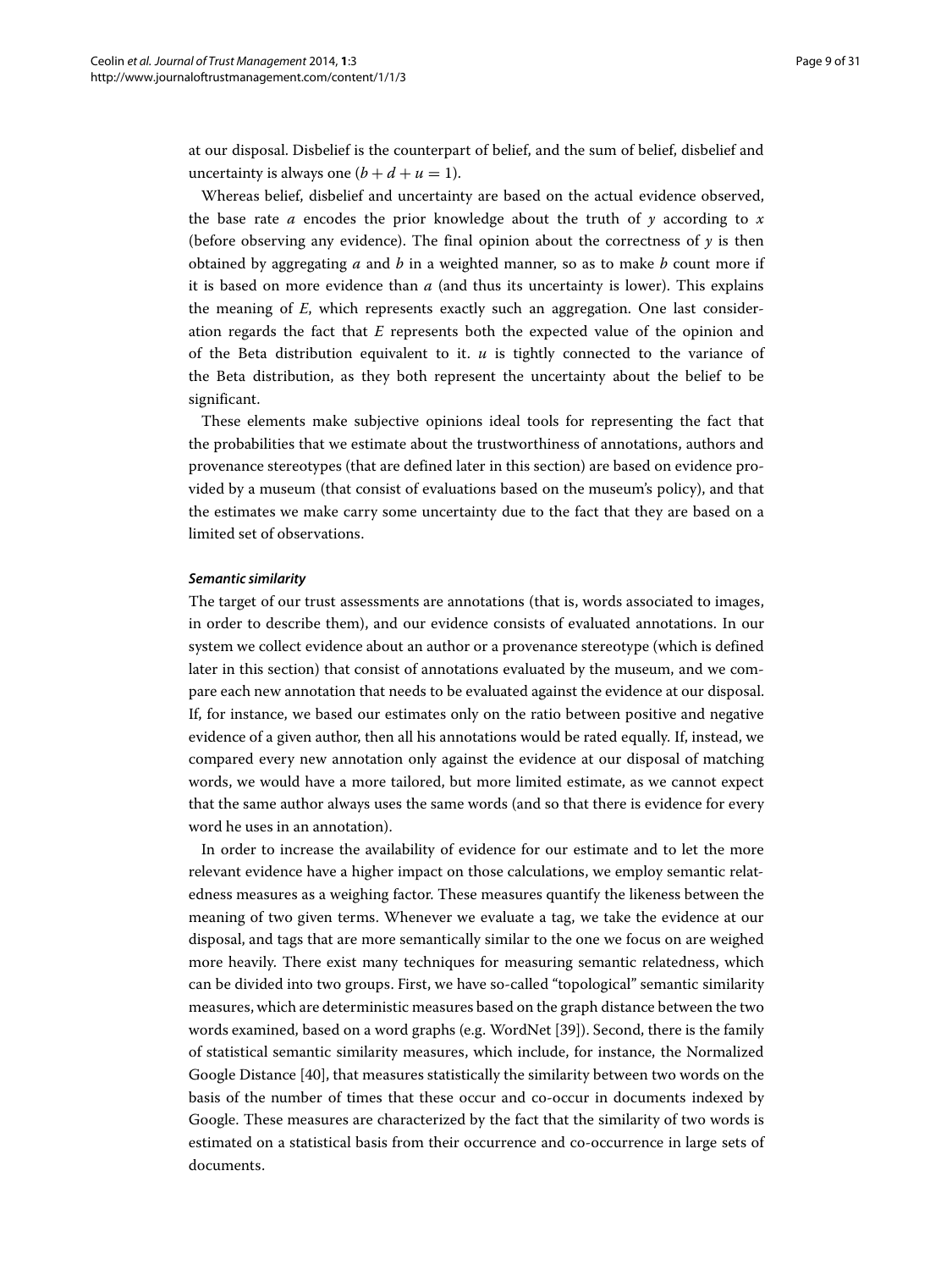We focus on deterministic semantic relatedness measures based on WordNet or its Dutch counterpart Cornetto [\[41\]](#page-30-5). In particular, we use the Wu and Palmer [\[42\]](#page-30-6) and the Lin [\[43\]](#page-30-7) measure for computing semantic relatedness between tags, because both provide us with values in the range [0, 1], but other measures are possible as well. WordNet is a directed and acyclic graph where each vertex *v*, *w* is an integer that represents a synset (set of word synonyms), and each directed edge from *v* to *w* implies that *w* is a hypernym of *v*. In other words  $w$  shares a "type-of" relation with  $v$ . For instance, if  $v$  is the word "winter" (hyponym), *w* can be the word "season" (hypernym). The Wu and Palmer measure calculates semantic relatedness between two words by considering the depths between two synsets in WordNet, along with the depth of the Least Common Subsumer, as follows:

$$
score(s1, s2) = 2 * \frac{depth(lcs(s1, s2))}{depth(s1) + depth(s2)}
$$

where *s*1 is a synset of the first word and *s*2 of the second. WordNet is an acyclic graph where nodes are represented by synsets and edges represent hypernym/hyponym relations. If a synset is a generalization of another one, we can measure the depth, that is the distance between the two. The first ancestor shared by two nodes is the Least Common Subsumer. We compute the similarity of all synsets combinations and pick the maximum value, as we adopt the upper bound of the similarity between the two words. The Lin measure considers the information content of the Least Common Subsumer and the two compared synsets, as follows:

$$
2 * \frac{IC(lcs(s1, s2))}{IC(s1) + IC(s2)}
$$

where *IC* is the information context, that is the probability of finding the concept in a given corpus, and is defined as:

$$
IC(s) = -log\left(\frac{freq(s)}{freq(root)}\right)
$$

and *freq* is the frequency of the synset. So the Wu and Palmer measure derives the similarity of two concepts from their distance from a common ancestor, while the Lin similarity derives it from the information content of the two concepts and their lowest ancestor. The Wu and Palmer similarity measure is more recent and has shown to be effectively combinable with subjective logic in Ceolin et al. [\[44\]](#page-30-8), so when we deal with datasets of tags in English (Steve.Museum dataset), we use its implementation provided by the python nltk library [\[45\]](#page-30-9). Instead, when we work on datasets composed of Dutch tags (e.g., the dataset from the SEALINC Media project experiment), we rely on pyCornetto [\[46\]](#page-30-10), an interface to Cornetto, the Dutch WordNet. pyCornetto does not provide a means to compute the Wu and Palmer similarity measure, but it provides the Lin similarity measure, and given the relatedness of the two measures, in this case we adopt the Lin measure.

For more details about how to combine semantic relatedness measures and subjective logic, see the work of Ceolin et al. [\[44\]](#page-30-8). By choosing to use these measures we limit ourself in the possibility to evaluate only single-word tags and only common words, because these are the kinds of words that are present in WordNet. However, we choose these measures because almost all the tags we evaluate fall into the mentioned categories and because the use of these similarity measures together with subjective logic has already been theoretically validated. Moreover, almost all the words used in the annotations that form the dataset we used in our evaluations are single-word tags and common words,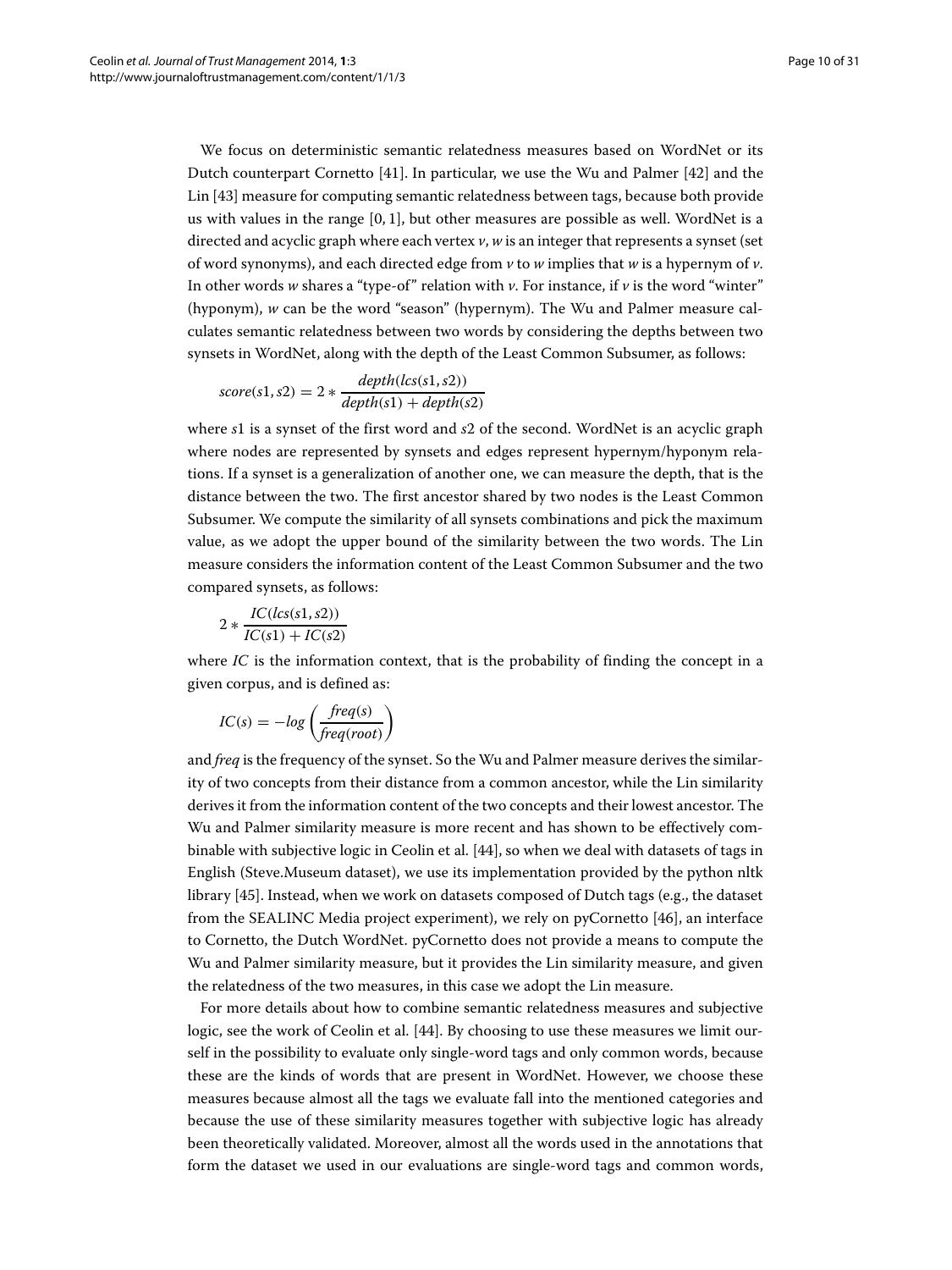hence this limitation does not affect our evaluation significantly. The algorithm proposed is designed so that any other relatedness measure could be used in place of the chosen ones, without the need of any additional intervention. The choice of the semantic similarity and how the semantic similarity is used both affect the uncertainty of the expected results of the algorithms that we propose. In fact, these algorithms use semantic similarity to weigh the importance of evidence when evaluating tags, i.e. words associated with cultural heritage artifacts. We use a deterministic semantic similarity measure which, although it constitutes a heuristics, is based on a trustworthy data source (WordNet) and this implies that the measure is less uncertain than a probabilistic measure based on a limited document corpus. Still, the semantic similarity measure represents an approximation and part of the uncertainty these imply is due to their use: semantic similarity measures represent the similarity between synsets, but we have at our disposal only words without an indication of their intended synset (a word may have more meanings, represented by synsets). Since we are situated in a well-defined domain (cultural heritage), and since words are all used to tag cultural heritage artifacts, we assume that words are semantically related, and hence, when computing the semantic similarity between two words, we make use of the maximum of the similarity between all their synsets. Despite the fact that this introduces an approximation, we will show in Section [Results](#page-22-0) that the method is effective.

# **Datasets adopted**

We validate the algorithms we propose over two datasets of annotations of images. The annotations contained in these datasets consist of content descriptions and the datasets contain also the evaluations from the institutions that collected them. For each annotation, the datasets contain information about its author and a timestamp. Since each institution adopts a different policy for evaluating annotations, we try to learn such a policy from a sample of annotations per dataset, and find a relationship between the identity of the author or other information about the annotation and its evaluation.

# *SEALINC media project experiment*

As part of SEALINC Media project, the Rijksmuseum in Amsterdam [\[9\]](#page-29-8) is crowdsourcing annotations of artifacts in its collection using Web users. An initial experiment was conducted to study the effect of presenting pre-set tags on the quality of annotations on crowdsourced data [\[47\]](#page-30-11). In the experiment, the external annotators were presented with pictures from the Web and prints from the Rijksmuseum collection along with a pre-set annotations about the picture or print, and they were asked to insert new annotations, or remove the pre-set ones which they did not agree with (the pre-set tags are either correct or not). A total of 2,650 annotations resulted from the experiment, and these were manually evaluated by trusted personnel for their quality and relevance using the following scale:

- 1 : Irrelevant
- 2 : Incorrect
- 3 : Subjective
- 4 : Correct and possibly relevant
- 5 : Correct and highly relevant
- typo : Spelling mistake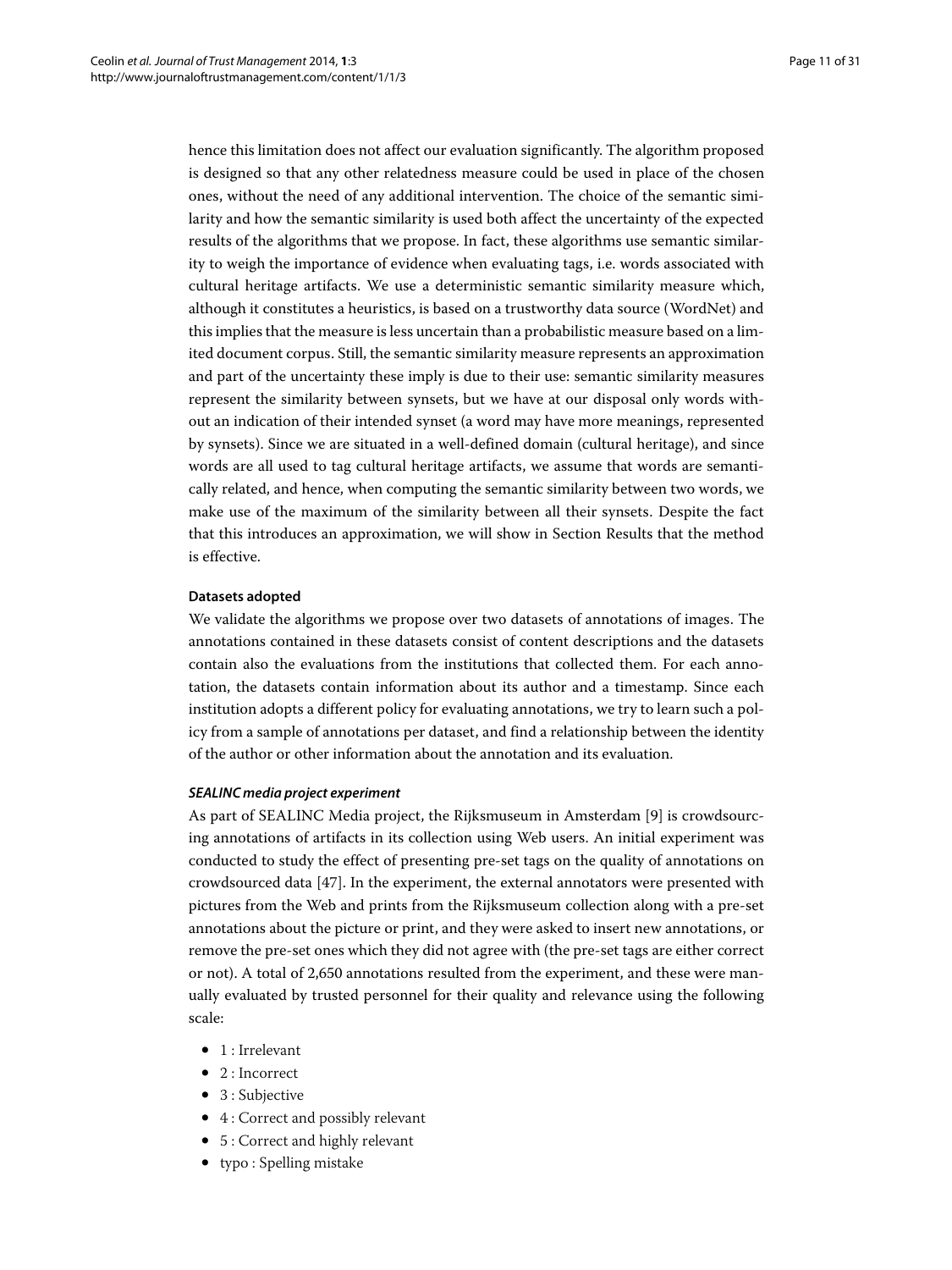These tags, along with their evaluations, were used to validate our model. For each tag, the SEALINC Media dataset presents the following elements: author identifier, artifact identifier, timestamp, evaluation. We do not focus on the goals of the experiment from which this dataset is obtained, that is, we do not analyze the relation between the kind of tag that was proposed to the user, and the tag that the user provided. We focus on the tag that the user actually proposes and its evaluation and we try to predict the evaluation of the tags provided by each user, given a small training set of sample evaluations about each of them.

We neglect the tags evaluated as "Typo" because our focus is on the semantic correctness of the tags, so we assume that such a category of mistakes would be properly avoided or treated (e.g., by using autocompletion and checking the presence of the tags in dictionaries) before the tags reach our evaluation framework. We build our training set using a fixed amount of evaluated annotations for each of the users, and form the test set using the remaining annotations. The number of annotations used to build the reputation and the percentage of the dataset covered is presented in Table [1:](#page-11-0) in the first column "# annotation per reputation" we report the number of evaluated annotations we use to build each reputation, while in the second column, "% training set covered" we report the percentage of annotation used as training set compared to the whole dataset.

#### *Steve.Museum project dataset*

Steve.Museum [\[7\]](#page-29-6) is a project involving several museum professionals in the cultural heritage domain. Part of the project focuses on understanding the various effects of crowdsourcing cultural heritage artifact annotations. Their experiments involved external annotators annotating museum collections, and a subset of the data collected from the crowd was evaluated for trustworthiness. In total, 4,588 users tagged the 89,671 artifacts using 480,617 tags from 21 participating museums. Part of these annotations consisting of 45,860 tags were manually evaluated by professionals at these museums and were used as a basis for our second case study. In this project, the annotations were classified in a more refined way, compared to the previous case study, namely as: {Todo, Judgement-negative, Judgement-positive, Problematic-foreign, Problematic-huh, Problematic-misperception, Problematic-misspelling, Problematic-no\_consensus, Problematic-personal, Usefulnessnot\_useful, Usefulness-useful}. There are three main categories: judgement (a personal judgement by the annotator about the picture), problematic (for several, different reasons) and usefulness (stating whether the annotation is useful or not). We consider only "usefulness-useful" as a positive judgement, all the others are considered as negative evaluations. The tags classified as "todo" are discarded, since their evaluation has not been

**Table 1 Results of the evaluation of Algorithm [1](#page-17-0) over the SEALINC Media dataset**

<span id="page-11-0"></span>

| # Tags per<br>reputation | % Training<br>set covered | Accuracy | Precision | Recall | F-measure | <b>Time</b><br>(sec.) |
|--------------------------|---------------------------|----------|-----------|--------|-----------|-----------------------|
| 5                        | 8%                        | 0.73     | 0.88      | 0.81   | 0.84      | 87                    |
| 10                       | 19%                       | 0.76     | 0.87      | 0.84   | 0.86      | 139                   |
| 15                       | 31%                       | 0.76     | 0.86      | 0.86   | 0.86      | 221                   |
| 20                       | 41%                       | 0.84     | 0.87      | 0.96   | 0.86      | 225                   |

Results of the evaluation of Algorithm [1](#page-17-0) over the SEALINC Media dataset for training sets formed by aggregating 5, 10, 15 and 20 reputations per user. We report the percentage of dataset actually covered by the training set, the accuracy, the precision, the recall and the F-measure of our prediction.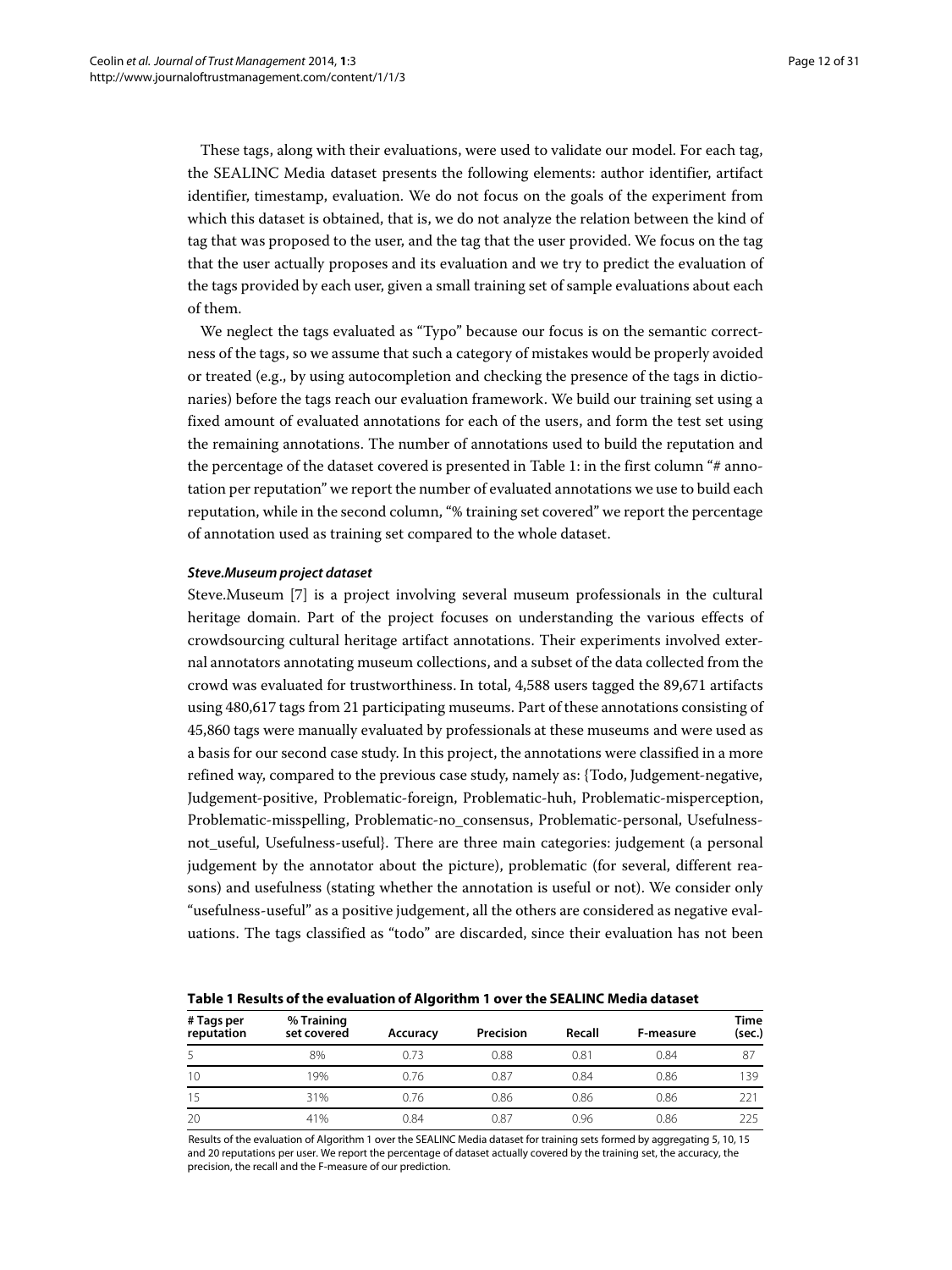performed yet. The Steve.Museum dataset is provided as a MySQL database and consists of several tables. Those most important for us are: "steve\_term", that contains information like the identifiers for the artifact annotated and the words associated with them (tags); "steve session" that reports information about when the tags are provided and by whom, and "steve\_term\_review" that contain information about the tag evaluations. We join these tables and we select the information that is relevant for us: the tags, their authors, their timestamps (i.e. date and time of creation) and their evaluation. We partition this dataset thus obtained into a training and a test set, as shown in Table [2,](#page-12-0) along with their percentage coverage of the whole dataset and the obtained results (in the second column, "% of training set covered"). We use the training set to learn a model for evaluating user provided tags, and we consider the tags in the test set as tags newly introduced by the authors for which we build a model.

### **System description**

After having introduced the methods that we make use of, and the datasets that we analyze, we provide here a description of the system that we propose.

#### *High-level system overview*

The system that we propose aims at relieving the institution personnel (reviewers in particular) from the burden of controlling and evaluating all the annotations inserted by users. The system asks for some interaction with the reviewers, but tries to minimize it. Figure [2](#page-13-0) shows a high-level view of the model.

For each user, the system asks the reviewers to review a fixed number of annotations, and on the basis of these reviews it builds user reputations. A reputation is meant to express a global measure of trustworthiness and accountability of the corresponding user. The reviews are also used to assess the trustworthiness of each tag inserted afterwards by a user: given a tag, the system evaluates it by looking at the evaluations already available. The evaluations of the tags semantically closer to the one that we evaluate have a higher impact. So we have two distinct phases: a first training step where we collect samples of manual reviews, and a second step where we make automatic assessments of tags trustworthiness (possibly after having clustered the evaluated tags, to improve the computation time). The more reviews there are, the more reliable the reputation is, but this number depends also on the workforce at the disposal of the institution. On the other hand, as we will see in the following section, this parameter does not affect significantly the accuracy obtained. Moreover, we do not need to set an "acceptance threshold"

**Table 2 Results of the evaluation of Algorithm [1](#page-17-0) over the Steve.Museum dataset**

<span id="page-12-0"></span>

| # Tags per<br>reputation | % Training<br>set covered | Accuracy | Precision | Recall | F-measure | <b>Time</b><br>(sec.) |
|--------------------------|---------------------------|----------|-----------|--------|-----------|-----------------------|
| 5                        | 18%                       | 0.68     | 0.79      | 0.80   | 0.80      | 1254                  |
| 10                       | 27%                       | 0.70     | 0.79      | 0.83   | 0.81      | 1957                  |
| 15                       | 33%                       | 0.71     | 0.80      | 0.84   | 0.82      | 2659                  |
| 20                       | 39%                       | 0.70     | 0.79      | 0.84   | 0.81      | 2986                  |
| 25                       | 43%                       | 0.71     | 0.79      | 0.85   | 0.82      | 3350                  |
| 30                       | 47%                       | 0.72     | 0.81      | 0.85   | 0.83      | 7598                  |

Results of the evaluation of Algorithm [1 o](#page-17-0)ver the Steve.Museum dataset for training sets formed by aggregating 5, 10, 15, 20, 25 and 30 reputations per user. We report the percentage of dataset actually covered by the training set, the accuracy, the precision, the recall and the F-measure of our prediction.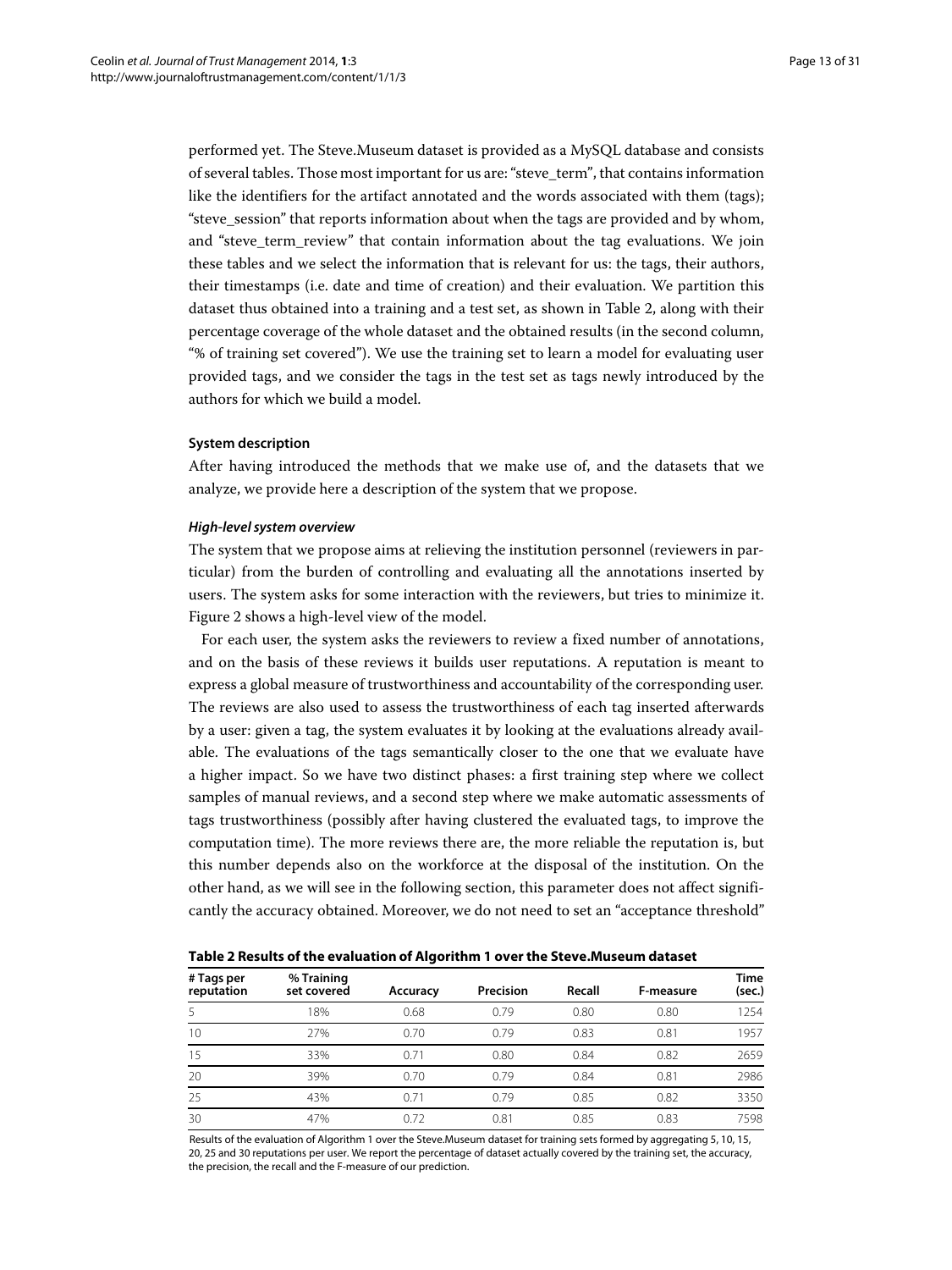

<span id="page-13-0"></span>(e.g., accept only annotations with a trust value of say at least 0.9, for trust values ranging from zero to one), in contrast to the work of Ceolin et al. [\[21\]](#page-29-20). This is important since such a threshold is arbitrary, and it is not trivial to find a balance between the risk to accept wrong annotations and to reject good ones.

We introduce here a running example that accompanies the description of the system in the rest of this section. Suppose that a user, Alex (whose profile already contains three tags which were evaluated by the museum), newly contributes to the collection of the Fictitious National Museum by tagging five artifacts. Alex tags one artifact with "Chinese". If the museum immediately uses the tag for classifying the artifact, it might be risky because the tag might be wrong (maliciously or not). On the other hand, had the museum enough internal employees to check the external contributed tag, then it would not have needed to crowdsource it. The system that we propose here relies on few evaluations of Alex's tags by the Museum. Based on these evaluations, the system: (1) computes Alex's reputation; (2) computes a trust value for the new tag; and (3) decides whether to accept it or not. We describe the system implementation in the following sections.

### *Annotation representation*

We adopt the Open Annotation model [\[48\]](#page-30-12) as a standard model for describing annotations, together with the most relevant related metadata (like the author and the time of creation). The Open Annotation model allows to reify the annotation itself, and by treating it as an object, we can easily link to it properties like the annotator URI or the time of creation. Moreover, the review of an annotation can be represented as an annotation which target is an annotation and which body contains a value of the review about the annotation.

To continue with our example, Figure [3](#page-14-0) and Listing [1](#page-14-0) show an example of an annotation and a corresponding review, both represented as "annotations" from the Open Annotation model.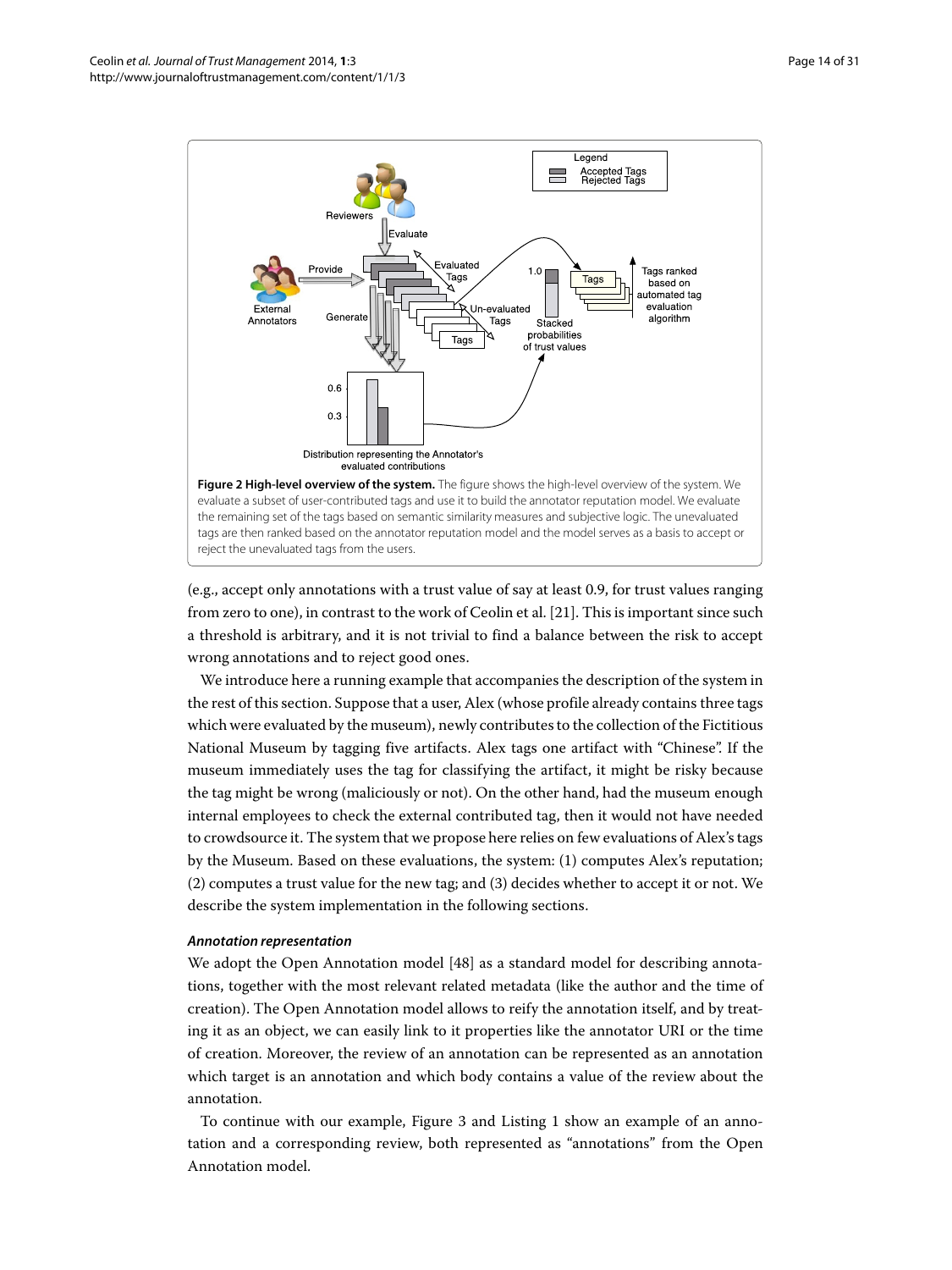**Listing 1** Example of an annotation and respective evaluation. The annotation is represented using the Annotation class from the Open Annotation model. The evaluation is represented as an annotation of the annotation.

```
@ p r e fix r d f : < h t t p : / / www. w3 . o rg /1999 /02 /22 − rdf−syntax−ns#> .
@ p r e fix oac: < http://www.w3.org/ns/openannotation/core/>.
@ p r e fix foaf: <http://xmlns.com/foaf/0.1/>.
ex: user 1 oac: annotator Annotation; foaf : givenName " Alex " .
ex : annotation_1 oac : hasBody tag : Chinese ;
                   oac: annotator ex: user 1;
                    oac : hasTarget ex : img_231 ;
                    rdf : type oac : annotation .
ex : review oac : hasBody ex : ann_accepted ;
           oac : annotator ex : reviewer_1 ;
           oac : hasTarget ex : annotation_1 ;
           rdf : type oac : annotation .
ex : annotation_accepted oac : annotates ex : annotation_1 .
```
# *Trust management*

We employ subjective logic [\[49\]](#page-30-13) for representing, computing and reasoning on trust assessments. There are several reasons why we use this logic. First, it allows to quantify the truth of statements regarding different subjects (e.g. user reputation and tag trust value) by aggregating the evidence at our disposal in a simple and clear way that accounts both for the distribution of the observed evidence and the size of it, hence quantifying the uncertainty of our assessment. Second, each statement in subjective logic is equivalent to a Beta or Dirichlet probability distribution, and hence we can tackle the problem from a statistical point of view without the need to change our data representation. Third, the logic offers several operators to combine the assessments made over the statements of our interest. We made a limited use of operators so far, but we aim at expanding this in the near future. Lastly, we use subjective logic because it allows us to represent formally the fact that the evidence we collect is linked to a given subject (user, tag), and is based on a specific point of view (reviewers for a museum) that is the source of the evaluations.

Trust is context-dependent, since different users or tags (or, more in general, agents and artifacts) might receive different trust evaluations, depending on the context from which they situate, and the reviewer. In our scenarios we do not have at our disposal an explicit description of trust policies by the museums. Also, we do not aim at determining a generic tag (or user) trust level. Our goal is to learn a model that evaluates tags as closely as

<span id="page-14-0"></span>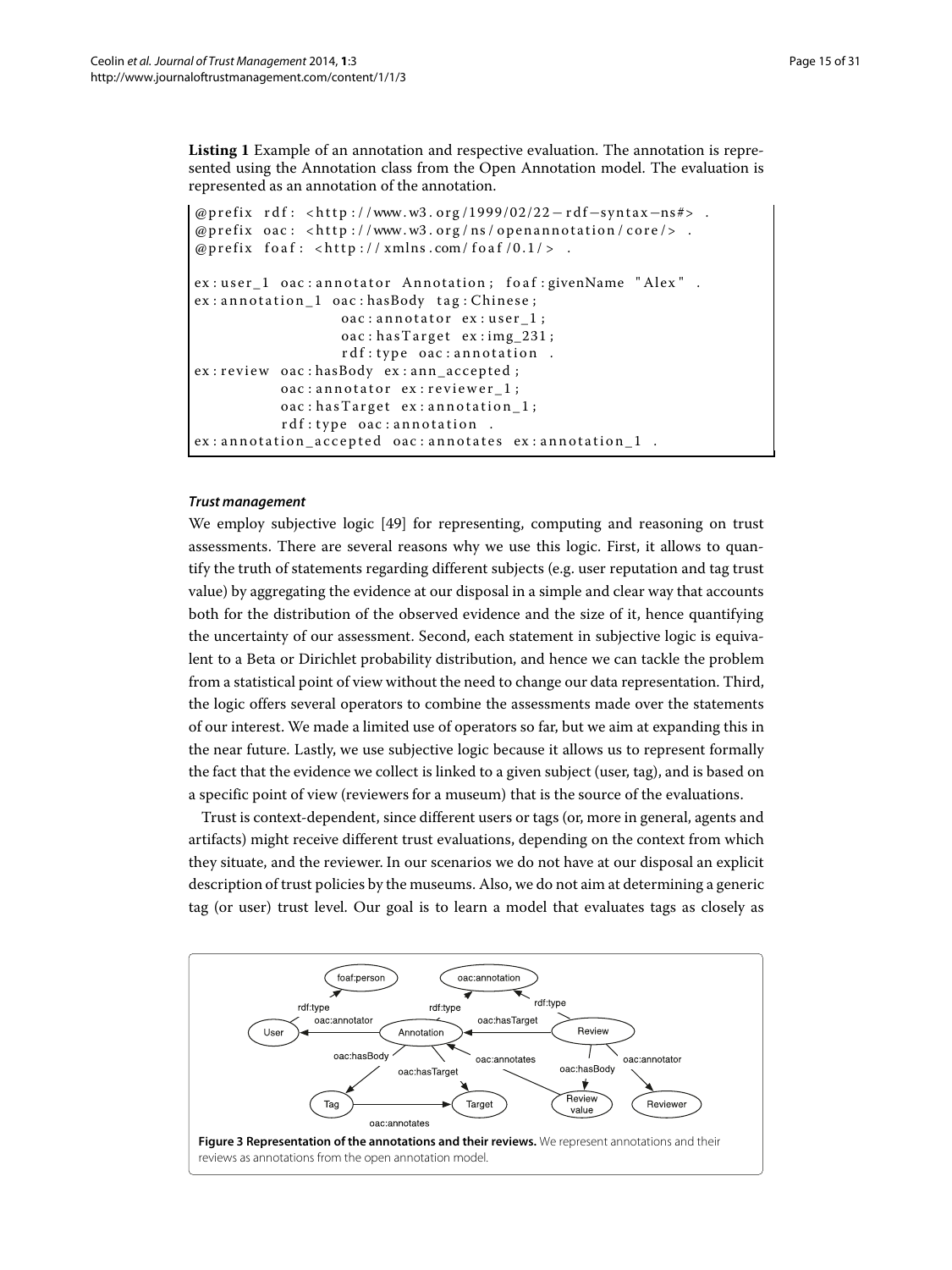possible to what that museum would do, based on a small sample of evaluations produced by the museum itself.

**User reputation computation and representation** We define a user reputation as a global value representing the user's ability to tag according to the museum policy. With global we mean that the user reputation is not related to a specific context, because this value should represent an overall trust level about the user production: a highly reputed user is believed to have the ability to produce high-quality tags and to choose tags/artifacts related to his/her domain of expertise. Also, the possible number of topics is so high that defining the reputation to be topic-dependent would bring manageability issues. Expertise will be considered when evaluating a single tag, as we will see in the next paragraph.

We require that a fixed number of user-contributed tags are evaluated by the museum. Based on those evaluations we compute the user reputation using subjective opinions, as in Equation [4.](#page-15-0)

<span id="page-15-0"></span>
$$
\omega_u^m \left( \frac{p_u^m}{p_u^m + n_u^m + 2}, \frac{n_u^m}{p_u^m + n_u^m + 2}, \frac{2}{p_u^m + n_u^m + 2}, \frac{1}{2} \right) \tag{4}
$$

where *m* and *u* represent the museum and the user respectively and *p* and *n* the count of positive and negative pieces of evidence respectively. So, for instance,  $p_u^m$  is the count of positive pieces of evidence that the museum  $m$  collected about user  $u$ , and  $n_u^m$  the negative ones.

The algorithm that we will describe makes use of a single value representing the user reputation, so in place of the values computed as in Equation [4,](#page-15-0) the algorithm makes use of the expected value of that opinion, as shown in Equation [5.](#page-15-1)

<span id="page-15-1"></span>
$$
E(\omega_u^m) = \frac{p_u^m}{p_u^m + n_u^m + 2} + \frac{1}{2} \cdot \frac{2}{p_u^m + n_u^m + 2}
$$
\n<sup>(5)</sup>

To continue with the running example, suppose that Alex contributed three tags: {Indian, Buddhist} were evaluated as accepted and {tulip} as rejected. His reputation is:

$$
\omega_{Alex}^{museum} = \left(\frac{2}{5}, \frac{1}{5}, \frac{2}{5}, \frac{1}{2}\right) \ E(\omega_{Alex}^{museum}) = 0.6 \tag{6}
$$

**Tag trust value computation and representation** Tag trust values are represented by means of subjective opinions, as in Equation [7.](#page-15-2)

<span id="page-15-2"></span>
$$
\omega_t^m \left( \frac{p_t^m}{p_t^m + n_t^m + 2}, \frac{n_t^m}{p_t^m + n_t^m + 2}, \frac{2}{p_t^m + n_t^m + 2}, \frac{1}{2} \right) \tag{7}
$$

Here, we still use the tags created by the user and the corresponding evaluations to compute the trust value, but despite the computation of the user reputation, evidence is weighed with respect to the similarity to the tag to be evaluated. This means, that we do not consider each piece of evidence as equally contributing to the computation of the reputation, i.e. evidence is weighed according to the semantic similarity with respect to the tag that we are evaluating. So *p* and *n* are determined as in Equation [8,](#page-16-0) where *sim* is a semantic relatedness measure and *t* is a tag to be evaluated and so, despite Equation [4](#page-15-0) where each piece of evidence counted as one, here each piece of evidence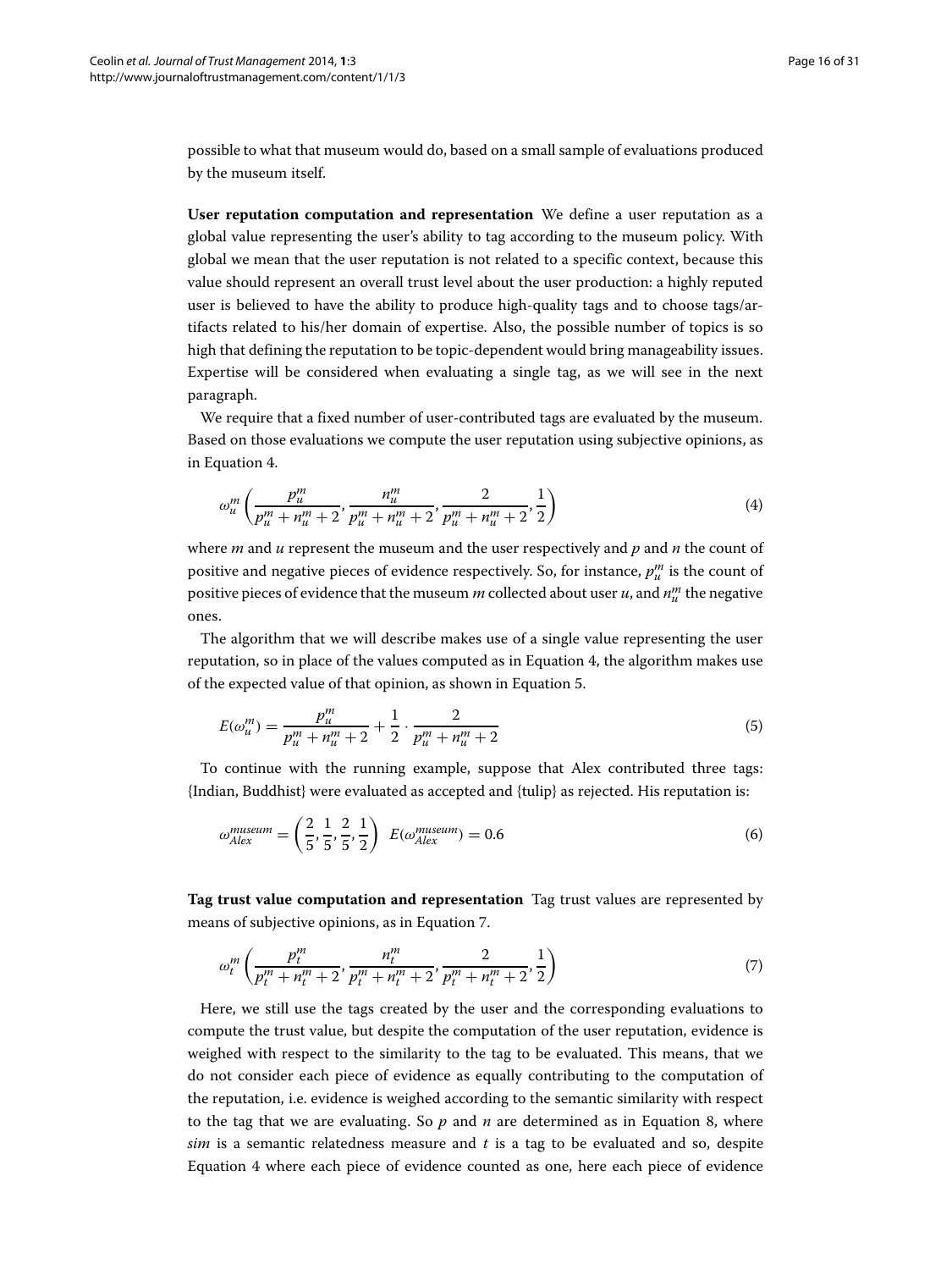counts as a real number between zero and one corresponding to the value of the semantic similarity.

<span id="page-16-0"></span>
$$
p_t^m = \sum_{t_i \in train} sim(t, t_i) \text{ if evaluation}(t_i) = true
$$
  

$$
n_t^m = \sum_{t_i \in train} sim(t, t_i) \text{ if evaluation}(t_i) = false
$$
 (8)

The tag "Chinese" inserted by Alex is evaluated as:

$$
p_{Chinese}^{m} = sim(Chinese, Indian) + sim(Chinese, Buddha) = 1.05
$$

$$
n_{Chinese}^{m} = sim(Chinese, tuple) = 0.1
$$

$$
\omega_{Chinese}^{m} \left( \frac{1.05}{1.05 + 0.1 + 2}, \frac{0.1}{1.05 + 0.1 + 2}, \frac{2}{1.05 + 0.1 + 2}, \frac{1}{2} \right)
$$

$$
E(\omega_{Chinese}^{m}) = 0.95
$$

**Tag evaluation** In order to evaluate tags (i.e. decide to accept or reject them), we define an ordering function on the set of tags based on their trust values (see Equation [9\)](#page-16-1). The ordered set of tags is represented as  $\{t\}_{1}^{ |tags|}$ , where  $|tags|$  is the cardinality of the set of tags. For tags  $t_1$  and  $t_2$ ,

<span id="page-16-1"></span>
$$
t_1 \le t_2 \iff E(\omega_{t_1}^m) \le E(\omega_{t_2}^m) \tag{9}
$$

Recall that  $E(\omega_{\mu}^{m})$  is the user reputation, being the expected percentage of correct tags created by the user. Hence, we accept the last  $E(\omega_{u}^{m})$  ·  $|tags|$  tags in  $\{t\}_{1}^{|tags|}$  (see Equation [10\)](#page-16-2) as  $\{{t}\}_1^{ |tags|}$  is in ascending order, so we accept the tags having higher trust value.

<span id="page-16-2"></span>
$$
evaluation(tag) = \begin{cases} rejected & \text{if } t \in \{t\}_{E(\omega_u^m) \cdot |tags|}^{1} \\ accepted & \text{otherwise} \end{cases}
$$
\n
$$
(10)
$$

We saw how the reputation of Alex was 0.6. He inserted five new tags, so  $0.6 \cdot 5 = 3$ will be accepted. The tag "Chinese" had a trust value of 0.95, which ranks it as first in the ordered list of tags. Therefore the tag "Chinese" is *accepted*.

#### *Algorithm*

We provide here a pseudocode representation of the algorithm that implements the tag evaluation procedures, and we explain it in detail.

**Input** The algorithm takes as input two vectors. The first vector, i.e. the training set, is composed of tuples formed by tags, their evaluation (e.g., "useful") and the user identifier (which consists of a URI, since we use the Semantic Web representation described above). The second vector (test set) is composed of tuples formed by tags and the identifier of the user that provided them.

**Output** The intended output consists of a vector of tuples formed by the tags in the test set and their estimated evaluation.

**build user reputation** Builds a reputation for each user in the training set, following Equation [4.](#page-15-0) A reputation is represented as a vector of probabilities for possible tag evaluations.

**trust\_values** Trust values are represented as vectors of probabilities of possible tag evaluations, following Equation [7.](#page-15-2)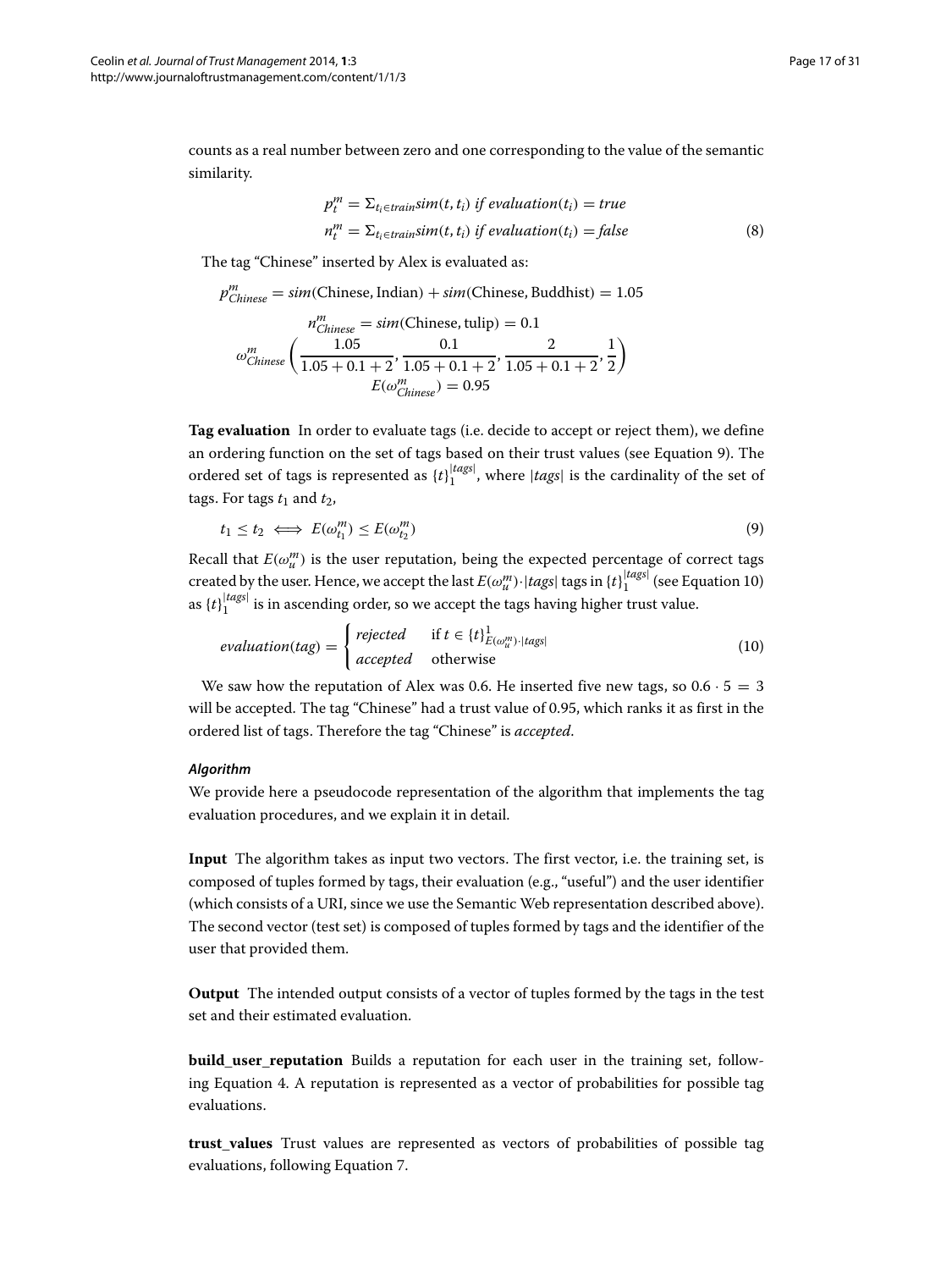**Algorithm 1:** Algorithm to compute trust values of tags base on user reputation. **Input**: A finite set of elements in *Training*  $set = \{\langle tag, evaluation, UserID \rangle\}$  and *Test set* = {*\tag*, *UserID*}} **Output**: A finite set of evaluated tags *Result\_Test\_set* = {*\tag, trust\_values*}} **1 for** *UserID* ← *UserID*<sub>1</sub> *to UserID<sub>n</sub>* **do 2 b b b**  for *all tags* in *Training*\_*set* **<sup>3</sup>** *rep*[ *UserID*]← build\_reputation(*Training\_set*) **4 for** *UserID* ← *UserID*<sub>1</sub> *to UserID<sub>n</sub>* **do <sup>5</sup>** for *all users* in *Test*\_*set* **6 for** *Tag*  $\leftarrow$  *tag*<sub>1</sub> *to tag*<sub>n</sub> **do <sup>7</sup>** for *all tags* in *Test*\_*set* **<sup>8</sup>** *trust*\_*values*[ *Tag*] = comp\_tv(*Training\_set*) **<sup>9</sup>** *s*\_*tags* ← sort(*tags(trust\_values*)  $10$  *Result* ← assess(*s* tags,rep[UserID]) **<sup>11</sup> return** *Result*

<span id="page-17-0"></span>**comp\_tv** Implements Equation [7](#page-15-2) using Equation [8.](#page-16-0) The value actually stored is the expected value of the opinion, that is  $E(\omega_t^m) = \frac{p_t^m}{p_t^m + n_t^m + 2} + \frac{1}{2} \cdot \frac{2}{p_t^m + n_t^m + 2}$ .

**sort\_tags** The tags are sorted according to their trust value, following the ordering function in Equation [9.](#page-16-1)

**assess** The assess function assigns an evaluation to the tag, by implementing Equation [10.](#page-16-2)

#### *Clustering semantically related tags*

Reputations built using large training sets are likely to be more accurate than those built using smaller ones. On the other hand, the larger the set of tags used for building the reputation, the higher the number of comparisons we will have to make to evaluate a new tag. In order to reduce this tension, we cluster the tags in the training set of a user based on semantic similarity, for each resulting cluster we compute the medoid (that is, the element of the cluster which is, on average, the closest to the other elements), and we record the evidence counts. Clustering is performed on a semantic basis, that is, tags are clustered in order to create subsets of tags having similar meanings. After having clustered the tags, we adapt the algorithm so that we compute a subjective opinion per cluster, but we weigh it only on the semantic distance between the new tag and the cluster medoid. In this way we reduce the number of comparisons (we do not measure the distance between the new tag and each element of the cluster), but we still account for the size of the training set, as we record the evidence counts of it. We use hierarchical clustering [\[50\]](#page-30-14) for semantically clustering the words, although it is computationally expensive, because: (1) we know only the relative distances between words, and not their position in a simplex (the semantic distance is computed as 1−*similarity*(*word*1, *word*2)), and this is one of the algorithms that requires such kind of input; and (2) it requires only one input argument, a real number "cut", that determines the number of clusters of the input set *S* of words. If cut = 0, then there is only one cluster; if cut = 1, then there are  $n$  clusters, where  $n$  is the cardinality of *S*. Clustering is performed offline, before any tag is evaluated, and here we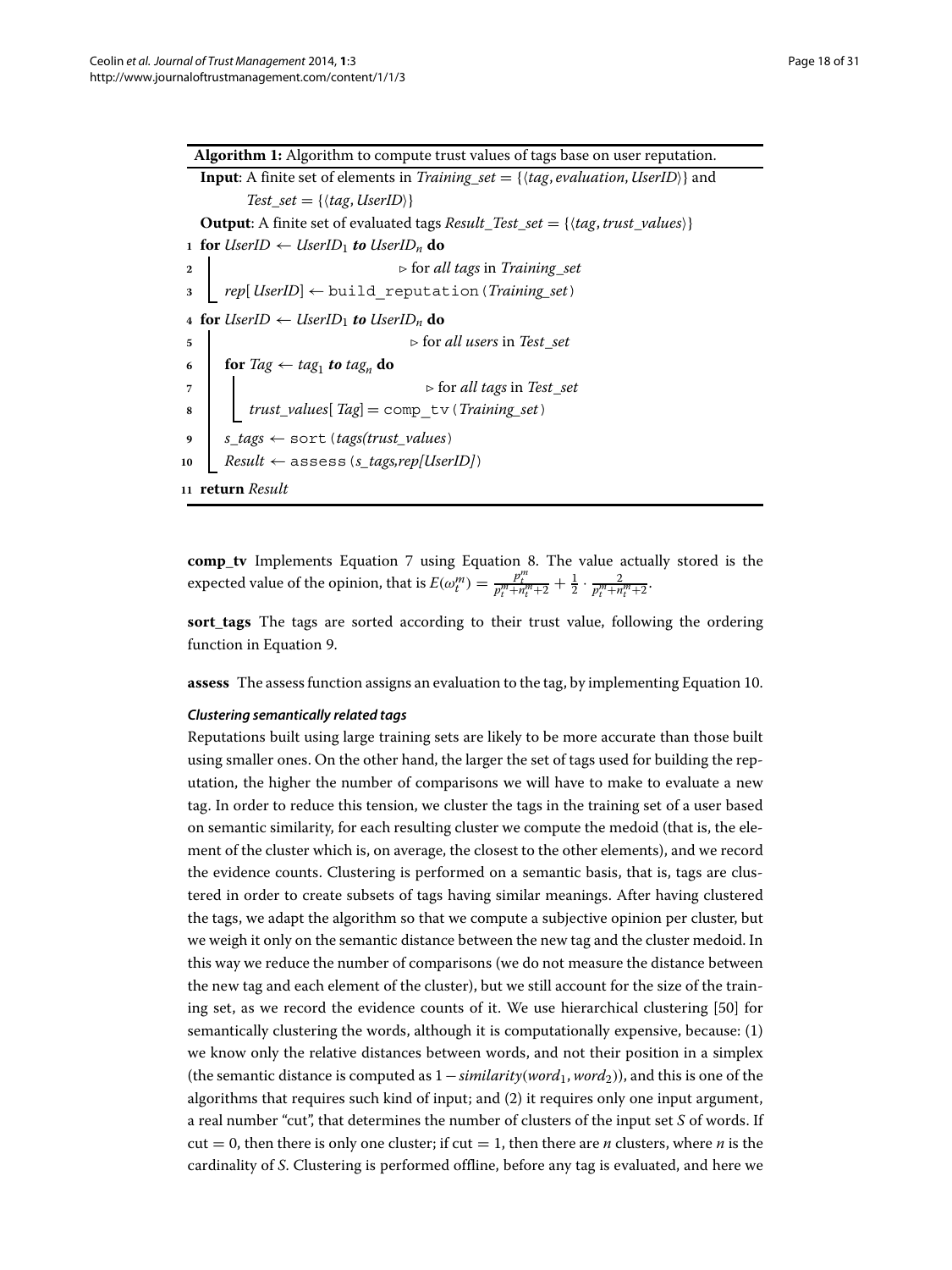focus on the improvement of the performance of the newly introduced tags. Algorithm [2](#page-18-0) incorporates these optimizations. As Algorithm [1,](#page-17-0) Algorithm [2](#page-18-0) takes as input the training set (composed of tuples formed by a tag, its evaluation and its author identifier) and a test set (composed of tuples formed by tags and their author identifier) and outputs a set of tuples formed by the tags in the test set and their estimated evaluations.

To continue with the running example, the museum can cluster the tags inserted by Alex before making any estimate. We have only three tags in the training set, which result in two clusters, {Indian, Buddhist} and {tulip}.

$$
p_{Chinese}^{m} = sim(Chinese, Indian) \cdot 2 = 1.75
$$

$$
n_{Chinese}^{m} = sim(Chinese, tulip) = 0.1
$$

$$
\omega_{Chinese}^{m} \left( \frac{1.75}{1.75 + 0.1 + 2}, \frac{0.1}{1.75 + 0.1 + 2}, \frac{2}{1.75 + 0.1 + 2}, \frac{1}{2} \right)
$$

$$
E(\omega_{Chinese}^{m}) = 0.72
$$

This result is different from the previous trust value computed in a non-clustered manner (0.95). However, this variation affects all the computed trust values, and the overall performance of the algorithm even benefits from it, as a consequence of a better distribution of the evidence weights.

# *Provenance-based trust values*

The algorithms described so far are based on the fact that there exists a relationship between the identity of an author and the trustworthiness of his annotations, or that the user reputation is a meaningful estimate. However, there might be cases when the user reputation is not available, for instance if there is not enough evidence about his trustworthiness or in case his identity is not known. We show that the algorithm is not firmly

**Algorithm 2:** Algorithm to compute trust values of tags based on user reputation, with clustering of the evaluated tags in the training set.

```
Input: A finite set of elements in Training_set = \{\langle tag, evaluation, UserID \rangle\} and
          Test\_set = {\langle tag, UserID \rangle}Output: A finite set of evaluated tags Result_Test_set = {tag,trust_values}
1 for UserID ← UserID<sub>1</sub> to UserID<sub>n</sub> do
 2 b b b
                                 for all tags in Training_set
3 rep[UserID] \leftarrow build reputation(training_set)
4 clusters[ UserID]← build_clust(training_set)
5 medoids[ UserID]← get_med(clusters,UserID)
6 for UserID ← UserID<sub>1</sub> to UserID<sub>n</sub> do
 7 b b b
                                   for all users in Test_set
8 for Tag \leftarrow tag<sub>1</sub> to tag<sub>n</sub> do
 9 
                                     for all tags in Test_set
10 trust_values[ Tag] = comp_tv(medoids[UserID],rep[UserID])
11 sort\_tags \leftarrow sort(\text{trust\_values})12 Result ← assess (sort tags,rep[UserID])
13 return Result
```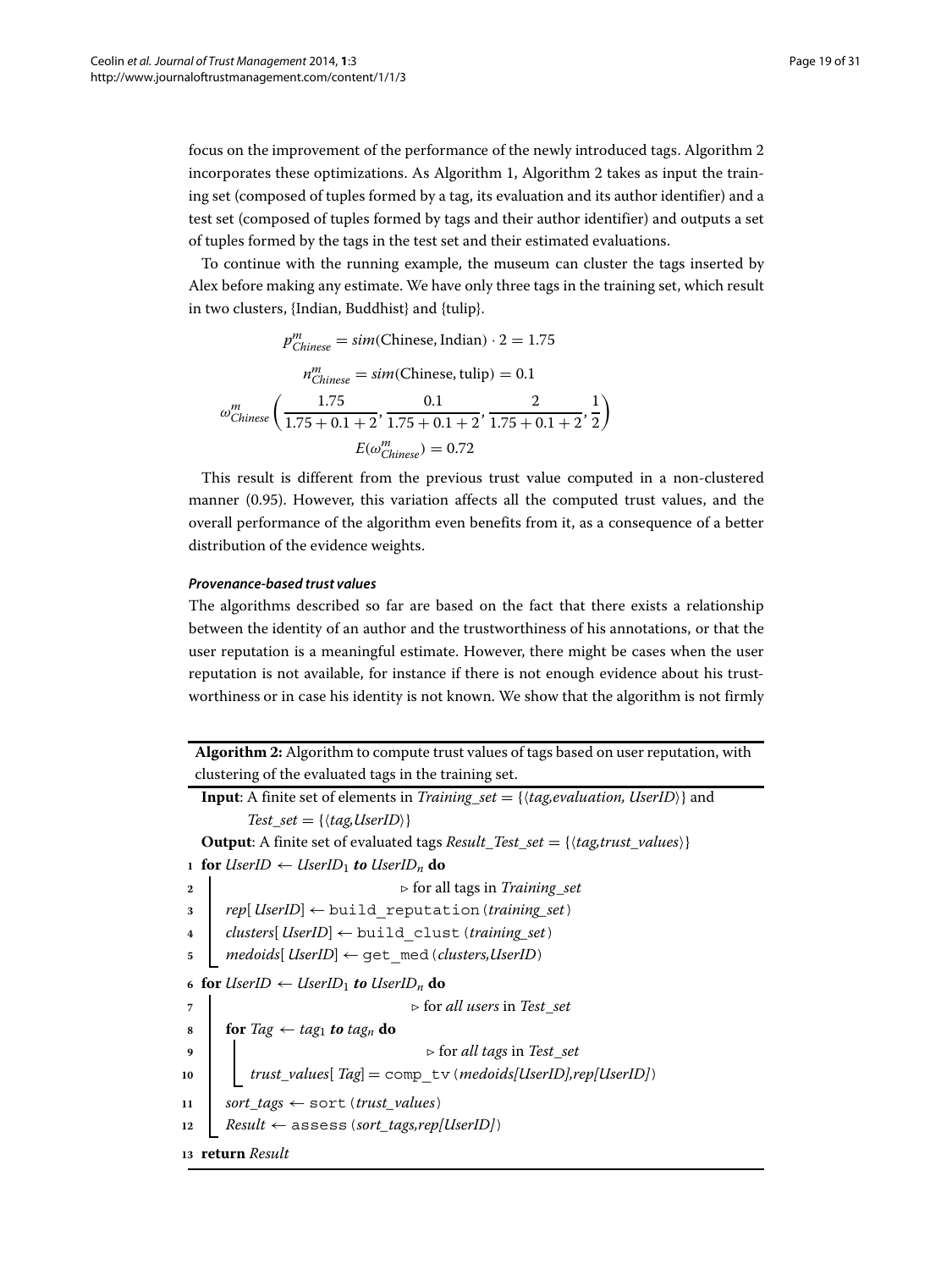dependent on the user reputation and, in case this is not available, other classes of information can be used as well. This class of information is so-called provenance information about how an artifact (in this case, an annotation) has been produced, and represents, therefore, an extension of the information about the sole author of the annotation.

We follow a reasoning similar to a previous work of Ceolin et al. [\[21\]](#page-29-20), as we use "provenance stereotypes" to group annotations. By stereotype we mean a class of provenance traces classified according to the user behavior they hint at. For instance, we could have "Monday early morning users" or "Saturday night users". We suppose that a given behavior should be associated with a particular reputation and hence with a given degree of trustworthiness of the annotations created in that manner, for two reasons:

- The trustworthiness of a given annotation might be affected by when it is created. For instance, late at night, users may on average be more tired and hence less precise than on other moments of the day.
- Users tend to follow a regular pattern in their behavior, because, for instance, their availability for annotating is constrained by their working time. Therefore, by considering their behavior, we implicitly consider their identity as well, even when they act as anonymous users, as shown in Ceolin et al. [\[21\]](#page-29-20).

In order to apply this kind of reasoning, we need to refer to the provenance information at our disposal about the annotations. In particular, these include only the day of the week and the time of creation for the dataset considered, but other information, when available, might be used as well (e.g., the typing duration for a given annotation). Since annotations are hardly created at the same time, in general do not coincide, we need to group them in order to be able to identify patterns in the data that allow us to link specific provenance information to the trustworthiness of the tags. In fact, the creation time of a tag may be recorded as a timestamp, but since tags are probably created at different times, we need to increase the granularity of this piece of information and analyze the part of the day or the day of the week when the tag was created, rather than the exact moment (tracked by the timestamp). Of course, this grouping introduces some uncertainty in the calculations because it introduces an approximation and because, in principle there are several possible groupings that we can apply, with different granularity and semantics (e.g., the days can be distinguished in weekdays and weekends, or simply be kept as single days of the week). In the next section, we report the results we obtained and we provide a possible explanation of why the grouping we propose allowed us to obtain the results we achieved, in the case studies we analyzed. Lastly, from the modeling point of view, each group or stereotype can be thought of as a **prov:bundle** from the PROV Ontology [\[35\]](#page-29-34), that is a "named set of provenance descriptions", where each set groups provenance traces according to the day of the week and the part of the day they belong to.

Despite the mentioned previous work, we do not apply support vector machines to learn the trustworthiness of the annotations created with a given stereotype. Rather, we collect a predefined amount of evidence (i.e. of evaluated annotations) per group, and we evaluate the remaining annotations of the same group based on the reputation estimated using the evidence collected, so as to exploit the provenance semantics instead of using it only as a statistical feature.

For representing provenance information we adopt the W3C Recommendation PROV-O Ontology [\[35\]](#page-29-34), which provides founding types and relations for representing this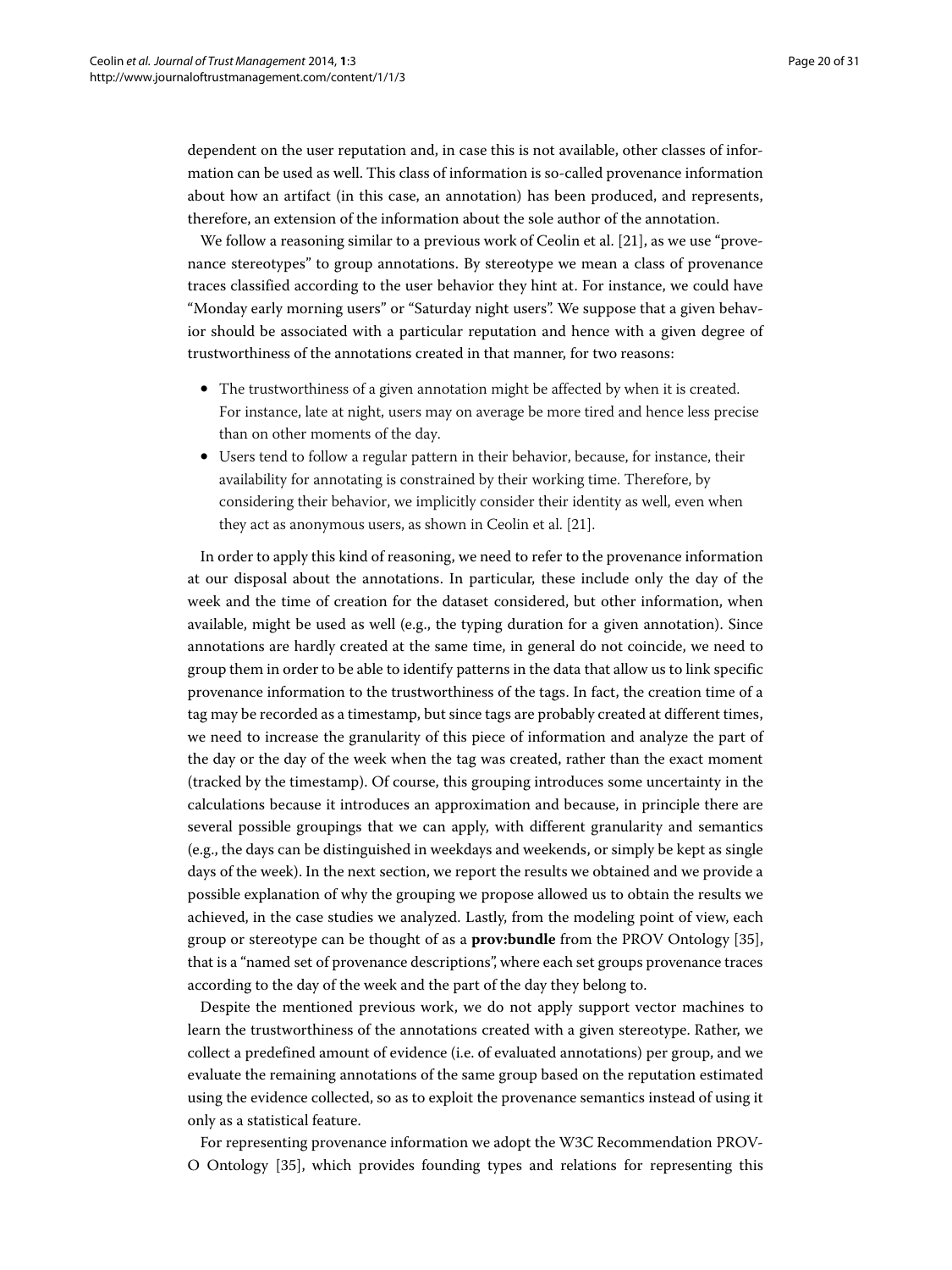specific kind of information, like entities and activities, which coincide with tags and tag creation processes respectively.

**Computing the reputation of a provenance stereotype** Once we have decided how to group the provenance traces, we start collecting evidence per group. We fix a limit to the amount of evidence needed to create the opinion representing the stereotype's reputation. (In the experiment described in the next section we vary this limit to evaluate the impact it has on the accuracy of the reputation itself.). The reputation is computed as in the **build\_reputation()** procedure described in Algorithm [3.](#page-20-0) First we determine which stereotype the annotation belongs to. Then we increment the evidence count for the evaluation of the current tag until we reach the limit per stereotype. Lastly, we convert the list of evidence counts in subjective opinions.

**Algorithm 3:** Algorithm to compute trust values of tags using provenance stereotypes. First we present the procedure for computing the reputation of the provenance stereotypes and then we predict the trustworthiness of tags based on their provenance group.

| 1 procedure build reputation()                                                                                                      |
|-------------------------------------------------------------------------------------------------------------------------------------|
| <b>Input:</b> A finite set of elements in <i>Training set</i> = $\{\langle tag, evaluation, ProvenanceID \rangle\}$                 |
| <b>Output:</b> A set of provenance group reputations                                                                                |
| $Result\_Test\_set = \{\langle ProvenancellD, reputation\_values\rangle\}$                                                          |
| for tag in training_set_tags do<br>$\mathbf{2}$                                                                                     |
| $i \leftarrow tag.get\_stereotype_id()$<br>3                                                                                        |
| if length ( <i>trainingset</i> [stereotypes[i])]) <n then<br="">4</n>                                                               |
| trainingset[length(trainingset[stereotypes[i]]) +1] $\leftarrow$<br>5                                                               |
| get eval (tag)                                                                                                                      |
| else<br>6                                                                                                                           |
| $\textit{testset}[\textit{length}(\textit{testset}[\textit{stereotypes}[i]]) + 1] \leftarrow \texttt{get\_eval}(\textit{tag})$<br>7 |
| for <i>s</i> in stereotypes do<br>8                                                                                                 |
| $rep[s] \leftarrow compute\_reputations(s)$<br>9                                                                                    |
| return $s$<br>10                                                                                                                    |
| <b>Input:</b> A finite set of elements in <i>Training_set</i> = $\{\langle tag, evaluation, ProvenanceID \rangle\}$                 |
| and Test_set = { $\langle tag, ProvenanceID \rangle$ }                                                                              |
| <b>Output:</b> A finite set of evaluated tags <i>Result_Test_set</i> = { $\langle tag, trust\_values \rangle$ }                     |
| 1 for s in trainingset/stereotypes/ do                                                                                              |
| $rep[s] \leftarrow \text{build\_reputation}(Training_set)$<br>$\mathbf{2}$                                                          |
| 3 for s in testset[stereotypes] do                                                                                                  |
| for $Tag \leftarrow tag_1$ to $tag_n$ do<br>4                                                                                       |
| $true\_values[Tag] \leftarrow compute\_tv(Training_set)$<br>5.                                                                      |
| $s\_tags \leftarrow sort \text{ tags}(trust\_values)$<br>6                                                                          |
| $Result \leftarrow \text{asses}(s\_tags, rep[s])$<br>7                                                                              |
| s return Result                                                                                                                     |

<span id="page-20-0"></span>In a previous work, Ceolin et al. [\[51\]](#page-30-15) estimated the trustworthiness of the tags in a test set by weighing them based on semantic similarity with all the tags by the same user from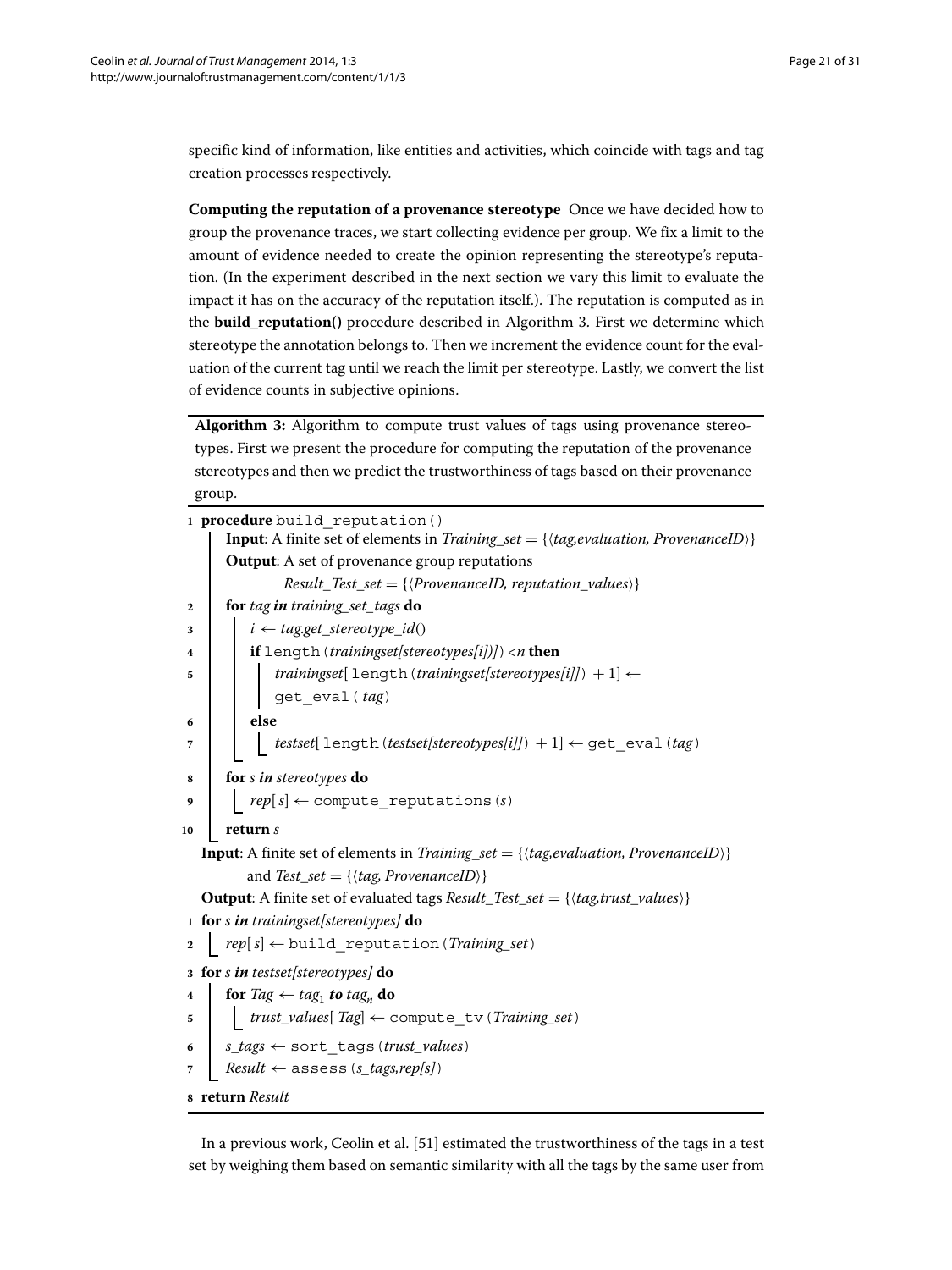the training set. Another work, Ceolin et al. [\[52\]](#page-30-16), demonstrated how the user expertise in a specific topic can be estimated from evidence from semantically close areas. Here we follow a similar approach, but we differ in that the works mentioned evaluate the annotations on a user basis, while we use provenance stereotypes instead.

Once the training set has been built, we evaluate the trustworthiness of the annotations in the test set for each group. We compare each annotation to be evaluated against each piece of evidence in the training set, and we use the semantic similarity emerging from that comparison to weigh the evidence and compute an opinion per annotation.

Once we have obtained one trust value per tag, we have to decide whether or not to accept the tag itself. To be more precise, for each tag we compute an entire opinion, representing the probabilities for each tag to be correctly evaluated with one of the possible evaluations. Now we must decide which evaluation to assign to the annotation. One strategy would use, for each annotation, the evaluation having the higher probability. We do not adopt this strategy because by doing so we will most likely tend to evaluate all tags of a given stereotype with the same dominant evaluation. For instance, if 95% of the training set annotations of one stereotype are useful, we will most likely evaluate all its annotations in the test set as useful. In turn, this implies that we do not take into account that we estimated that 5% of the annotations are not useful.

So we use an approach that combines the stereotype reputation with the trust values of the annotations, because we want to take fully into account the probabilities that are estimated by means of the reputation, and trust values estimate the trustworthiness of annotations.

Algorithm [3](#page-20-0) presents the algorithm for annotation evaluation. First, it provides a procedure for computing the reputation of provenance stereotypes that takes as input a training set composed of tuples formed by tags, their evaluation and the identifier of the provenance stereotype they belong to. This procedure returns a set of pairs consisting of provenance stereotype identifiers and their reputation. Then the algorithm evaluates the new annotations, i.e. the annotations in the test set. This second procedure takes as input the training set (formed by tuples composed of tags, their evaluations and the identifier of the provenance stereotype they belong to) and the test set (formed by tags and their provenance stereotype identifier) and outputs a series of pairs consisting of the list of tags in the test set and the corresponding predicted evaluations.

To continue with the running example, suppose that Alex created his tag ("Chinese") on Monday at 13.00. Suppose, further, that in the cluster Monday-afternoon already the tags {Japanese, Christian} have been evaluated as useful, while {rose} has been evaluated as not useful. Now the trust value of the tag Chinese is evaluated as before, with as only difference that the evaluation is made on the basis of the provenance group it belongs to, and not of the author:

$$
p_{Chinese}^{m} = \text{sim(Chinese, Japanese)} + \text{sim(Chinese, Christian)} = 0.9 + 0.63 = 1.53
$$

$$
n_{Chinese}^{m} = sim(Chinese, rose) = 0.57
$$

$$
\omega_{Chinese}^{m} \left( \frac{1.53}{1.53 + 0.57 + 2}, \frac{0.9}{1.53 + 0.57 + 2}, \frac{2}{1.53 + 0.57 + 2}, \frac{1}{2} \right)
$$

$$
E(\omega_{Chinese}^{m}) = 0.62
$$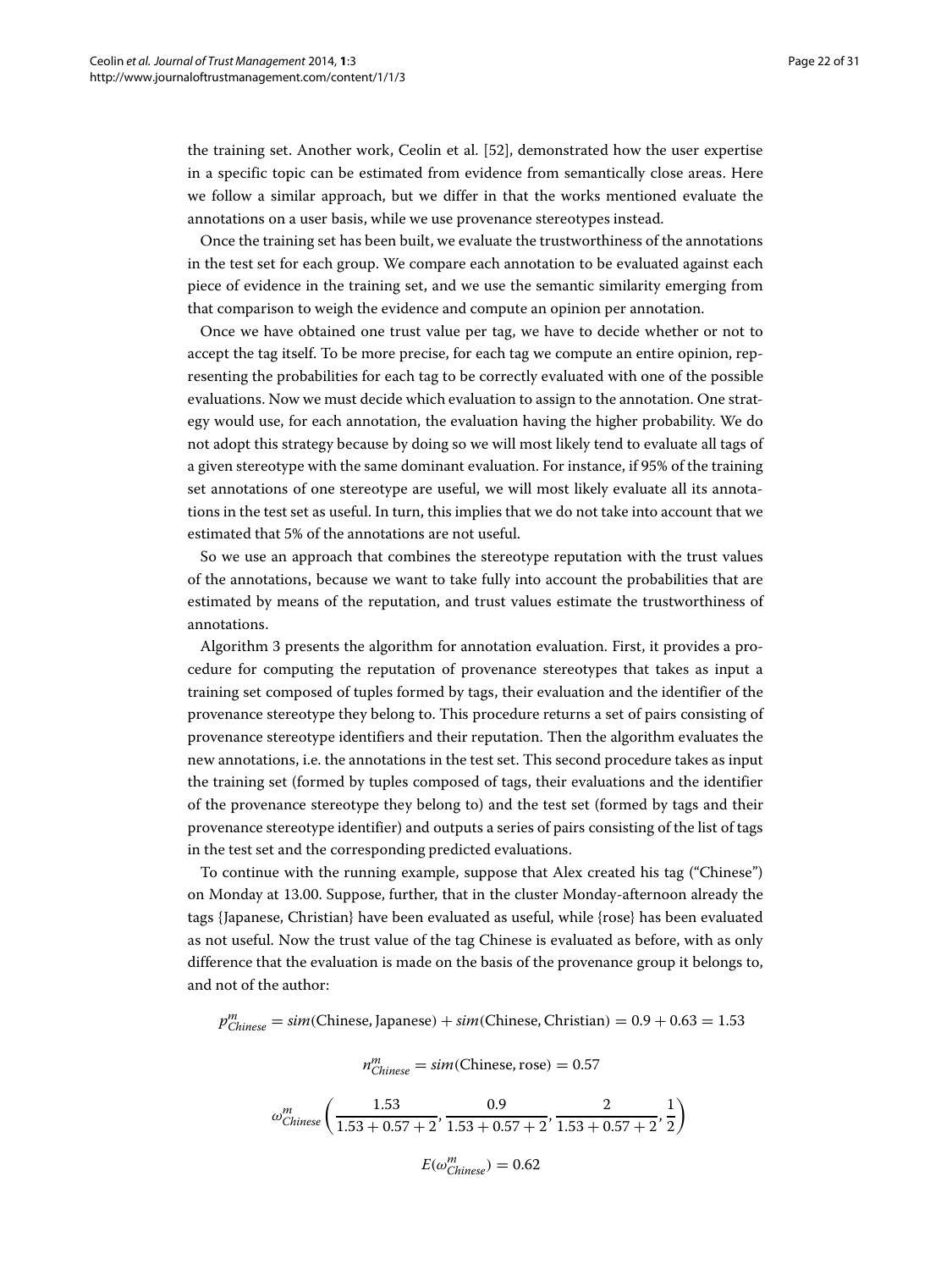The reputation of the cluster is:

$$
\omega_{Cluster}^m \left( \frac{2}{5}, \frac{1}{5}, \frac{2}{5}, \frac{1}{2} \right)
$$

$$
E(\omega_{Cluster}^m) = 0.6
$$

So the tag inserted by Alex will be accepted only if it is one of the 60% best tags belonging to that cluster.

#### *Implementation*

The code for the representation and assessment of the annotations with the Open Annotation model has been developed using SWI-Prolog Semantic Web Library [\[53\]](#page-30-17) and the Python libraries rdflib [\[54\]](#page-30-18) and hcluster [\[55\]](#page-30-19), and is available on the Web [\[56\]](#page-30-20).

# <span id="page-22-0"></span>**Results and discussion**

We evaluated the algorithms that we proposed by running them on Steve.Museum and SEALINC Media experiment datasets. As described before, we split each dataset into a training and a test set, learn a model based on the training set, and evaluate it on the test set. There is a tradeoff between complexity and performance. On the one hand, a larger training set in general produces a more accurate model. On the other hand, an increased size of the training set induces a larger number of comparisons for each estimate, and hence an increased computation cost. To determine an optimal size for the training set in each case study, we have run the algorithm with different training set sizes, expressed in terms of annotations per user reputation, and tracked their performance.

Some errors can be due to intrinsic limitations of the experiment rather than imprecision of the algorithms. For instance, since training and test set are part of the same dataset, a larger training set means a smaller test set, and vice versa. Since our prediction is probabilistic, a small training set forces us to discretize our predictions, and this increases our error rate. Also, while an increase of the number of annotations used for building a reputation produces an increase of the reliability of the reputation itself, such an increase has the downside to reduce our test set size, since often only few annotators produce a large number of annotations. Nonetheless, we are bound to this limitation because we can only rely on learning reputations and trust values from museum evaluations since we do not have any possibility to decide if the internal inconsistency of the tags regarding a given image implies low trustworthiness of one or more of them.

Both the Steve.Museum dataset and the SEALINC Media dataset present an unbalanced distribution of tags, since about 76% of tags is evaluated as "useful" in the first, and 74% of the tags is evaluated as "4" or "5" in the second. In other words, in each of the datasets, about three quarters of the tags are positively evaluated. So, in principle, if we predict that all the tags are correct, then our accuracy would be 74% and 76% respectively, but that can hardly happen. In fact, our algorithm is made in such a manner that, even if an annotator has a very high reputation (e.g., 95%), still we do not accept all his tags, rather we accept only the 95% of them. New tags are all classified as trustworthy only if the user reputation is 100% or if it is very high (e.g., 99%) and because of discretization, the amount of untrustworthy tags is so small (e.g., 2%) that it is neglected. So, it may happen that all the tags provided by a given user are predicted to be trustworthy, but since users are treated as "silos", i.e. they are evaluated independently of each other in our system, then this means that there are other users in the dataset for which some tags are predicted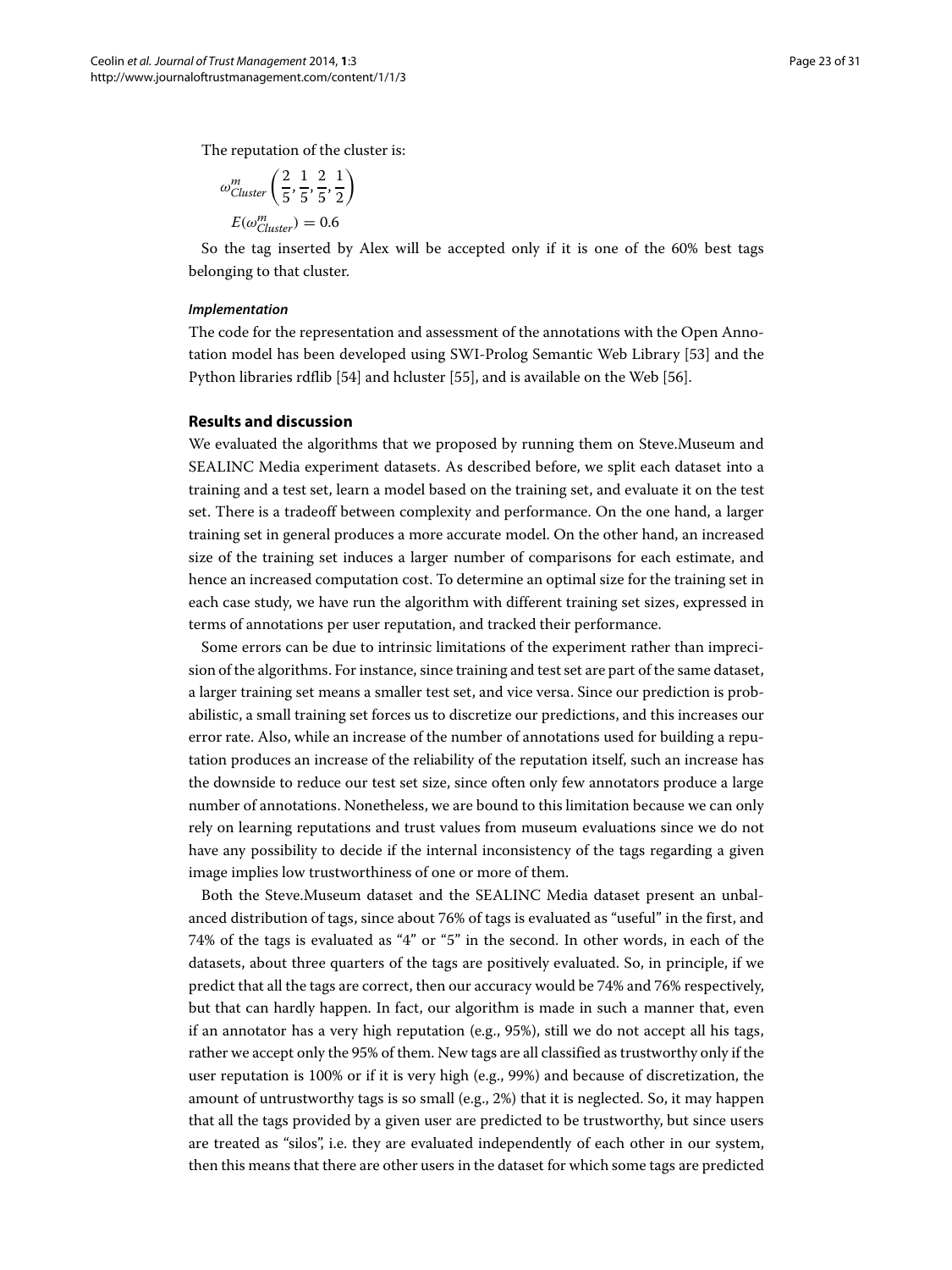to be untrustworthy, so to justify an overall percentage of trustworthy tags of 76% or 74%. Another important fact is that we cannot evaluate our system on a test set that is artificially balanced in terms of amount of positive and negative evidence. Indeed the basic assumption of our system is that the annotator reputation is representative enough of his performance. So, if a user has 80% reputation, our system will accept about 80% of his new tags. If we build the test set so that it is balanced, then our system will not be able to properly classify all the tags. Instead, we prefer to work with real data, so to be able to test if the annotator reputation is really representative of his performance. Since all the users in our system have high reputation, then necessarily our test set is unbalanced. Lastly, we must add that, since our system hardly evaluates all the tags as trustworthy, if the system was not able to predict at least some of the real trustworthy tags as trustworthy and some untrustworthy tags as untrustworthy, then the accuracy of the system would be higher than 74% or 76%. The fact that this is not the case, as we will see in the remainder of this section, testifies the effectiveness of the algorithms proposed.

## *Estimation of annotation trustworthiness based on user reputation - Algorithm [1](#page-17-0)*

First, we evaluated the performance of algorithm [1.](#page-17-0) The results of SEALINC Media experiment are reported in Table [1,](#page-11-0) where correct tags are considered as a target to be retrieved, so that we can compute metrics such as precision, recall and F-measure. This first case study provided us interesting insights about the model that we propose. The evaluation shows positive results, with an accuracy higher than 80% and a recall higher than 85%.

Then, we applied the same evaluation over the Steve.Museum dataset and we reported the results obtained in Table [2,](#page-12-0) using the same metrics as before (that is, precision, recall, accuracy and F-measure). Here the performance is less favorable than for the first case study (accuracy around 70% and precision around 80%). This is possibly due to the different size of the Steve.Museum dataset, which may make it more varied than the SEALINC Media dataset. Moreover, the basic assumption of our algorithm is the existence of a correlation between the user identity and his trustworthiness. This might not always be the case, or the correlation might not have always the same strength (e.g. a good user in some situations might not annotate accurately). Also, we aim at learning the museum policies for trusting annotations, but these are not always easy to learn. Lastly, the decrease of accuracy with respect to the previous case is possibly due to the different tag distribution (of positives and negatives) of the dataset and different domains. Different distributions can make it harder to discriminate between trustworthy and untrustworthy tags (as one may encounter mostly one type of observations). Different domains can lead to a different variability of the topics of the tags and this fact affects the reliability of clusters computed on a semantic basis (since clusters will tend to contain less uniform tags, and medoids will be, on average, less representative of their corresponding clusters), and consequently affects the accuracy of the algorithm.

It is important to stress that, on the one hand, the increase of the size of the training set brings an improvement of the performance, while on the other hand, performance is already satisfactory with a small training set (five observations per user). Also, this improvement is small. This is important because: (1) the sole parameter that we did not set (i.e. size of the training set) does not seriously affect our results; and (2) when the size of the training set is small, the performance is relatively high, so the need of manual evaluation is reduced. The results are satisfactory even with a small training set, also thanks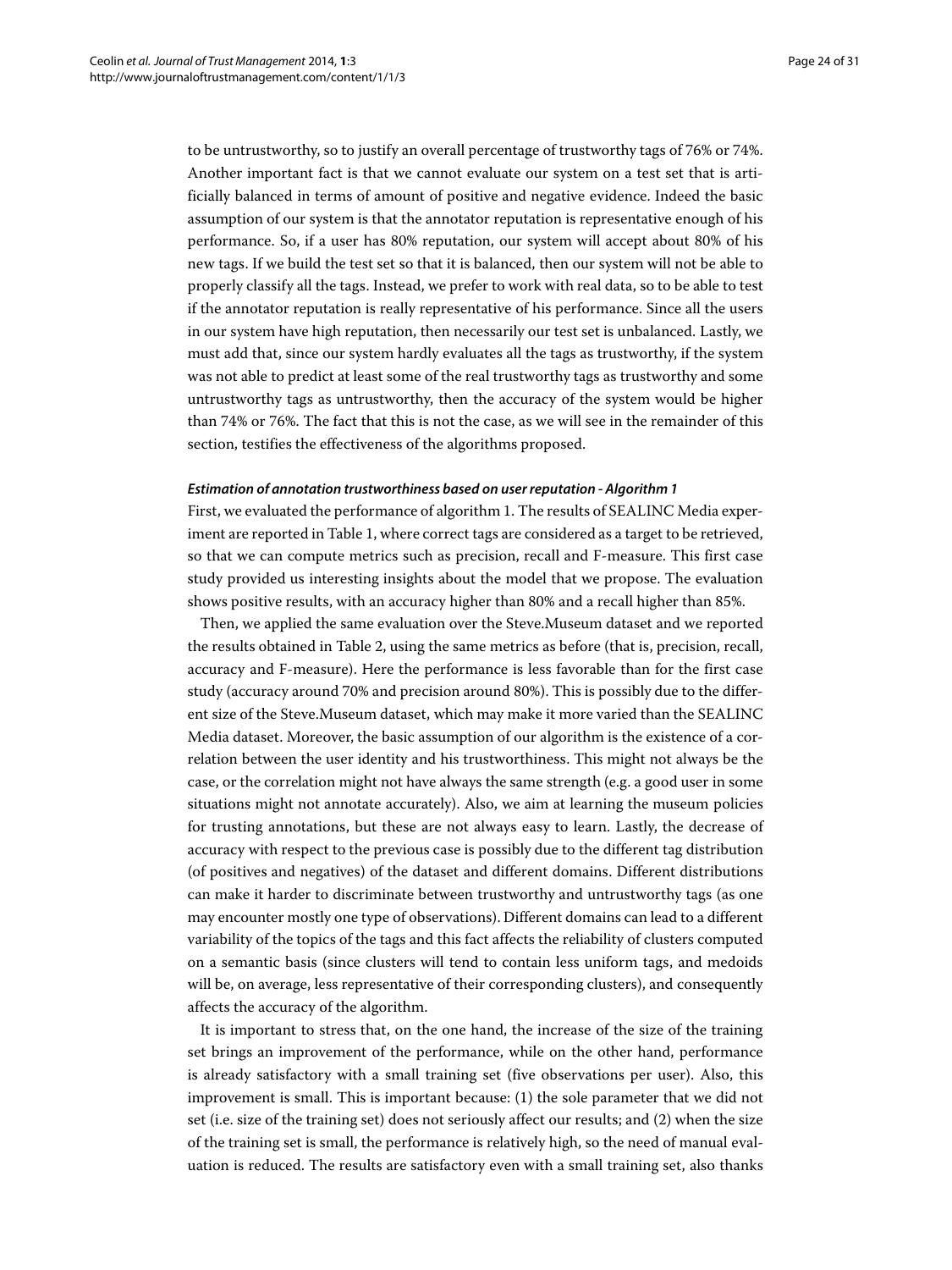to the smoothing factor of subjective logic that allows us to compensate for the possibly limited representativity (with respect to the population) of a distribution estimated from a small sample.

# *Improving computational efficiency of the estimation of annotation trustworthiness - Algorithm [2](#page-18-0)*

We evaluated the performance of Algorithm [2](#page-18-0) on both datasets. Table [3](#page-24-0) and Table [4](#page-25-0) report the results for the SEALINC Media and the Steve.Museum datasets, respectively. Algorithm [2](#page-18-0) is a variant of Algorithm [1](#page-17-0) as it attempts to improve the computational efficiency of the first, while trying not to compromise its performance. We ran our evaluation with the same setting as before, with the same training set sizes. Moreover, in one case (Table [3\)](#page-24-0) we also ran the algorithm with two different values for the "cut" parameter, to check its influence on the overall performance.

By comparing Table [3](#page-24-0) with Table [1](#page-11-0) we can see how the performance of Algorithm [1](#page-17-0) is kept, and in some cases even improved, while the execution time is significantly reduced. The same holds for the Steve.Museum case, as we can see by comparing Table [4](#page-25-0) and Table [2.](#page-12-0) Here, in a few limited cases the performance degrades, but in a negligible manner, and the computational time saving is even more evident than in the SEALINC Media case. The "cut" parameter, apparently, does not affect the performance much.

These considerations make us conclude that, at least in these case studies, it is worth clustering the training set on a semantic similarity basis, as this leads to a better computational efficiency, without compromising the performance in terms of precision, accuracy and recall.

### *Estimation of annotation trustworthiness based on provenance stereotypes - Algorithm [3](#page-20-0)*

We evaluated the performance of Algorithm [3](#page-20-0) on both datasets. Table [5](#page-25-1) and Table [6](#page-26-0) present the results for the SEALINC Media and the Steve.Museum datasets. We ran this evaluation with the same setting as before. Since we were interested only in checking whether the trustworthiness estimations based on provenance stereotypes perform as well as those based on user reputations in terms of precision and recall, we do not report the execution time of the algorithm.

<span id="page-24-0"></span>

| # Tags per | % Training  |          |                                   |        |           | <b>Time</b> |
|------------|-------------|----------|-----------------------------------|--------|-----------|-------------|
| reputation | set covered | Accuracy | Precision                         | Recall | F-measure | (sec.)      |
|            |             |          | clustered results ( $cut = 0.6$ ) |        |           |             |
| 5          | 8%          | 0.73     | 0.88                              | 0.81   | 0.84      | 43          |
| 10         | 19%         | 0.82     | 0.87                              | 0.93   | 0.90      | 24          |
| 15         | 31%         | 0.83     | 0.87                              | 0.95   | 0.91      | 14          |
| 20         | 41%         | 0.84     | 0.87                              | 0.96   | 0.91      | 18          |
|            |             |          | clustered results ( $cut = 0.3$ ) |        |           |             |
| 5          | 8%          | 0.78     | 0.88                              | 0.88   | 0.88      | 43          |
| 10         | 19%         | 0.82     | 0.87                              | 0.93   | 0.90      | 14          |
| 15         | 31%         | 0.84     | 0.87                              | 0.95   | 0.91      | 16          |
| 20         | 41%         | 0.84     | 0.87                              | 0.96   | 0.92      | 21          |

#### **Table 3 Results of the evaluation of Algorithm [2](#page-18-0) over the SEALINC Media dataset**

Results of the evaluation of Algorithm [2 o](#page-18-0)ver the SEALINC Media dataset for training sets formed by aggregating 5, 10, 15 and 20 reputations per user. We report the percentage of dataset actually covered by the training set, the accuracy, the precision, the recall and the F-measure of our prediction.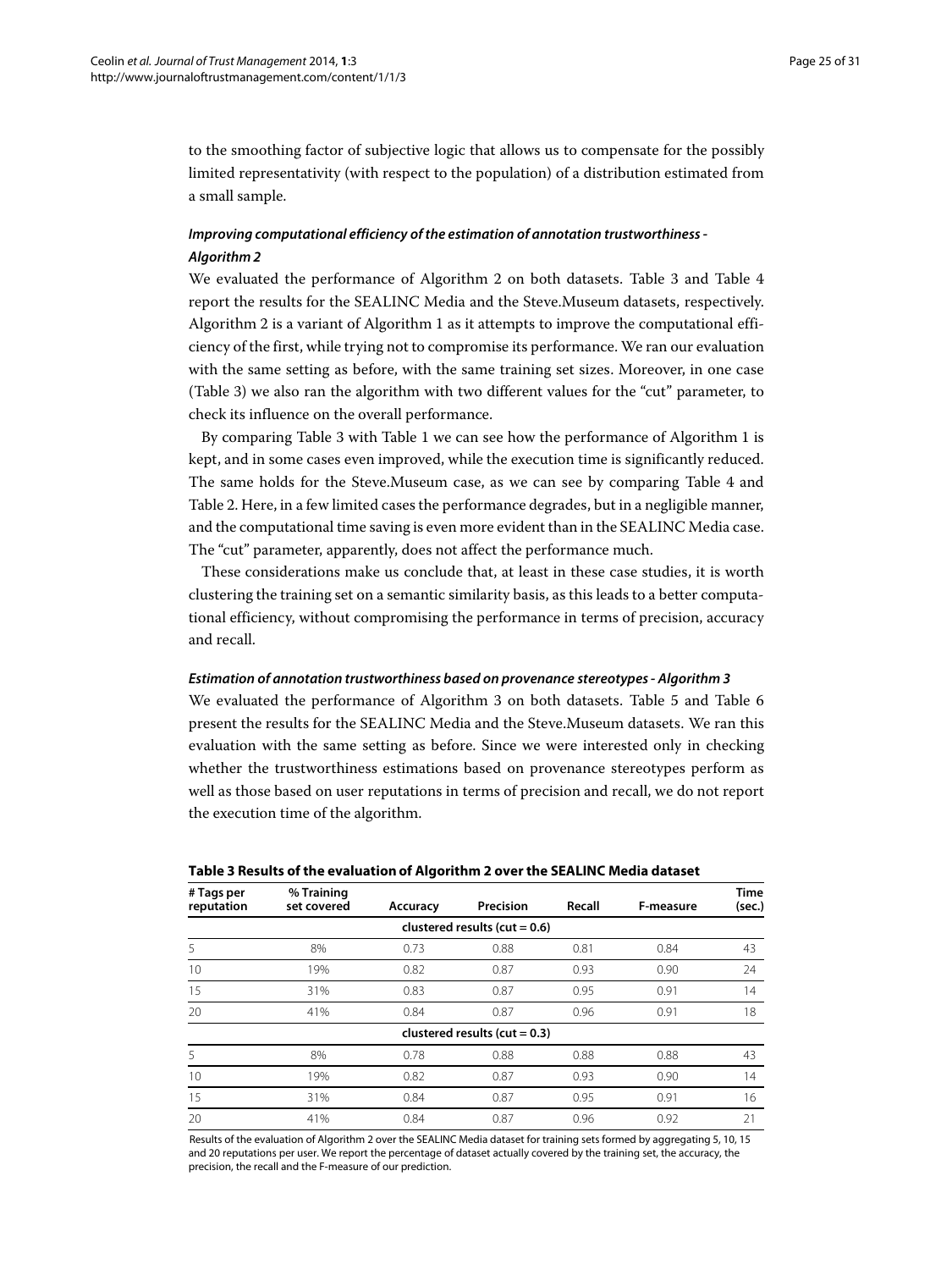<span id="page-25-0"></span>

| # Tags per<br>reputation | % Training<br>set covered | Accuracy | Precision                         | recall | F-measure | <b>Time</b><br>(sec.) |
|--------------------------|---------------------------|----------|-----------------------------------|--------|-----------|-----------------------|
|                          |                           |          | clustered results ( $cut = 0.3$ ) |        |           |                       |
| 5                        | 18%                       | 0.71     | 0.80                              | 0.84   | 0.82      | 707                   |
| 10                       | 27%                       | 0.70     | 0.79                              | 0.83   | 0.81      | 1004                  |
| 15                       | 33%                       | 0.70     | 0.79                              | 0.84   | 0.82      | 1197                  |
| 20                       | 39%                       | 0.70     | 0.79                              | 0.84   | 0.82      | 1286                  |
| 25                       | 43%                       | 0.71     | 0.79                              | 0.85   | 0.82      | 3080                  |
| 30                       | 47%                       | 0.72     | 0.79                              | 0.86   | 0.82      | 3660                  |

**Table 4 Results of the evaluation of Algorithm [2](#page-18-0) over the Steve.Museum dataset**

Results of the evaluation of Algorithm [2](#page-18-0) over the Steve.Museum dataset for training sets formed by aggregating 5, 10, 15, 20, 25 and 30 reputations per user. We report the percentage of dataset actually covered by the training set, the accuracy, the precision, the recall and the F-measure of our prediction.

By looking at the results we see that the performance is very satisfactory, and that the results achieved with this algorithm outperform those reported in the tables before, obtained with Algorithm [1](#page-17-0) and Algorithm [2.](#page-18-0) In Table [5](#page-25-1) precision is about 88% and recall ranges between 73% and 88%. The decrease in accuracy for the training set built with 20 annotations per reputation is plausibly due to the fact that many provenance stereotypes do not have 20 or more annotations available, so these cluster cannot contribute to the overall accuracy measurement, while they did with 5, 10 or 15 annotations per reputation.

Moreover, the amount of evidence needed to make these assessments is low, as demonstrated by the percentage covered by the training set over the dataset. In Table [6](#page-26-0) the performance is even higher than in Table [5.](#page-25-1) First, this is due to the existence of a correlation between the provenance group an annotation belongs to and its trustworthiness. Second, the fact that the provenance stereotypes that we considered for this experiment are 21, which is much less than the number of users, together with the unbalance between useful and non-useful annotations in the Steve.Museum dataset (the first are much more plentiful than the latter) compensates a collateral effect of smoothing. In fact, smoothing helps in allocating some probability to unseen events (for instance, possible future mistakes of good users). So, because of smoothing, we predicted the existence of non-useful annotations for users who actually did not produce them (the dataset contains only relatively few non-useful annotations). Since there are many more users than provenance stereotypes, this error is higher with user-based estimates, where there are many more smoothed probability distributions (one per author), which causes many more annotations to be wrongly evaluated as non-useful. On the other hand, with provenance stereotypes, this error was much more limited, because the corresponding smoothed reputations introduced fewer wrong non-useful evaluations. Still, we will continue employing

**Table 5 Results of the evaluation of Algorithm [3](#page-20-0) over the SEALINC Media dataset**

<span id="page-25-1"></span>

| <b>Annotations</b><br>in each reputation | Accuracy | % of Dataset<br><b>Covered by the Training set</b> | Precision | Recall | F-measure |
|------------------------------------------|----------|----------------------------------------------------|-----------|--------|-----------|
| 5                                        | 0.68     | .69%                                               | 0.88      | 0.73   | 0.80      |
| 10                                       | 0.71     | 3.35%                                              | 0.87      | 0.80   | 0.83      |
| 15                                       | 0.78     | 4.97%                                              | 0.88      | 0.88   | 0.88      |
| 20                                       | በ 72     | 6.45%                                              | 0.87      | 0.80   | 0.83      |

Results of the evaluation of Algorithm [3](#page-20-0) over the SEALINC Media dataset for training sets formed by aggregating 5, 10, 15 and 20 reputations per user. We report the percentage of dataset actually covered by the training set, the accuracy, the precision, the recall and the F-measure of our prediction.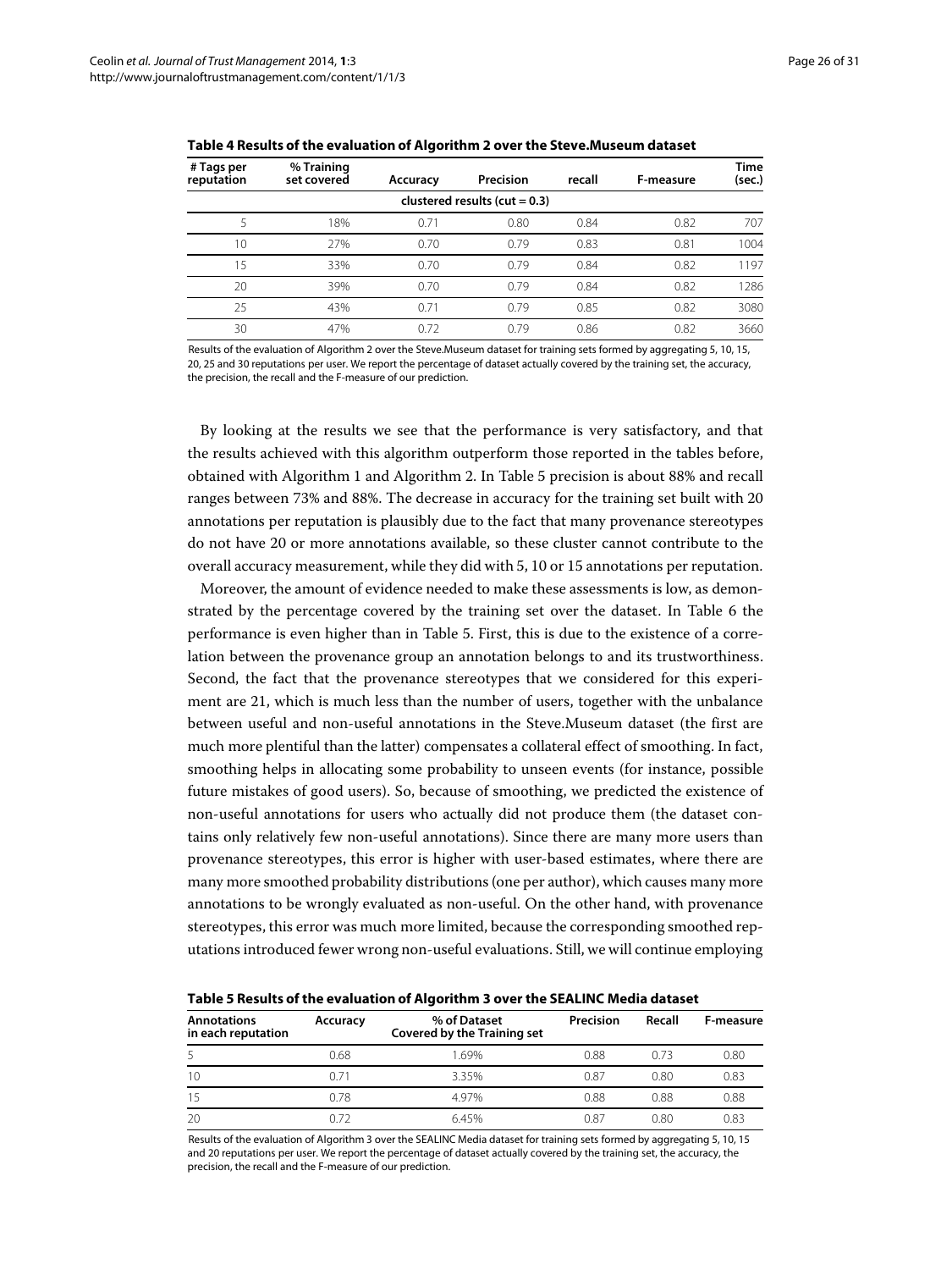<span id="page-26-0"></span>

| <b>Annotations</b><br>in each reputation | Accuracy | % of Dataset<br>Covered by the Training set | Precision | Recall | F-measure |
|------------------------------------------|----------|---------------------------------------------|-----------|--------|-----------|
| 5.                                       | 0.84     | 0.25%                                       | 0.84      | 0.99   | 0.90      |
| 10                                       | 0.84     | 0.45%                                       | 0.84      | 0.99   | 0.90      |
| 15                                       | 0.84     | 0.66%                                       | 0.84      | 0.99   | 0.90      |
| 20                                       | 0.84     | 0.86%                                       | 0.84      | 0.99   | 0.90      |
| 25                                       | 0.84     | 1.04%                                       | 0.84      | 0.99   | 0.90      |
| 30                                       | 0.84     | 1.22%                                       | 0.84      | 0.99   | 0.90      |

**Table 6 Results of the evaluation of Algorithm [3](#page-20-0) over the Steve.Museum dataset**

Results of the evaluation of Algorithm [1 o](#page-17-0)ver the Steve.Museum dataset for training sets formed by aggregating 5, 10, 15, 20, 25 and 30 reputations per user. We report the percentage of dataset actually covered by the training set, the accuracy, the precision, the recall and the F-measure of our prediction.

smoothing, as these are posterior considerations based on the availability of privileged information about the test set (i.e. its evaluation), and smoothing allows to compensate the lack of this information. On the other hand, the specific Steve.Museum dataset possibly shows a limitation of smoothing.

In the previous section, we hypothesized that the time of creation of an annotation may implicitly affect its trustworthiness and that the users follow approximatively regular patterns in their behaviors. To support these statements, we made the following analyses:

- we computed the average of the user reputations per provenance group. The averages vary from 0.73 to 0.84 in the Steve.Museum case study and from 0.75 to 0.91 in the SEALINC Media case study. Each user that took part in the SEALINC Media experiment, participated only once. Moreover, their contributions are concentrated in the mid part of the weekdays, so we could not make additional checks. In the Steve.Museum dataset, instead, we also run a series of Wilcoxon signed-ranked tests at 95% confidence level (since the data distribution is not always normally distributed, as shown by a Shapiro-Wilk test at 95% confidence level, we prefer not to use a t-student test), and we discovered that:
	- there is no significant difference within user reputations in the morning, afternoon, and night slots respectively across the week. For instance, we took the reputations in the morning slots for Monday, Tuesday, etc. and the Wilcoxon signed-rank test showed no significant difference. The same holds for the afternoon and the night ones;
	- there is a significant difference between the morning and the afternoon slots and the afternoon and night slots. Here we compared the series of reputations per slot across the week;
	- if we compare the averages of the reputations with respect to the days (for instance, considering the three slots of Monday versus the three slots of Tuesday, etc.) we see no significant difference;
	- there is no significant difference between weekends and weekdays.

The first two points support our hypothesis because they show that actually there are some relevant differences between groups and actually these depend on the time of creation of an annotation. The third and the fourth point show that, at least in this case study, it is not useful to keep track of the day of the week when the annotation was created. On the other hand, the fact that we recorded the day of the week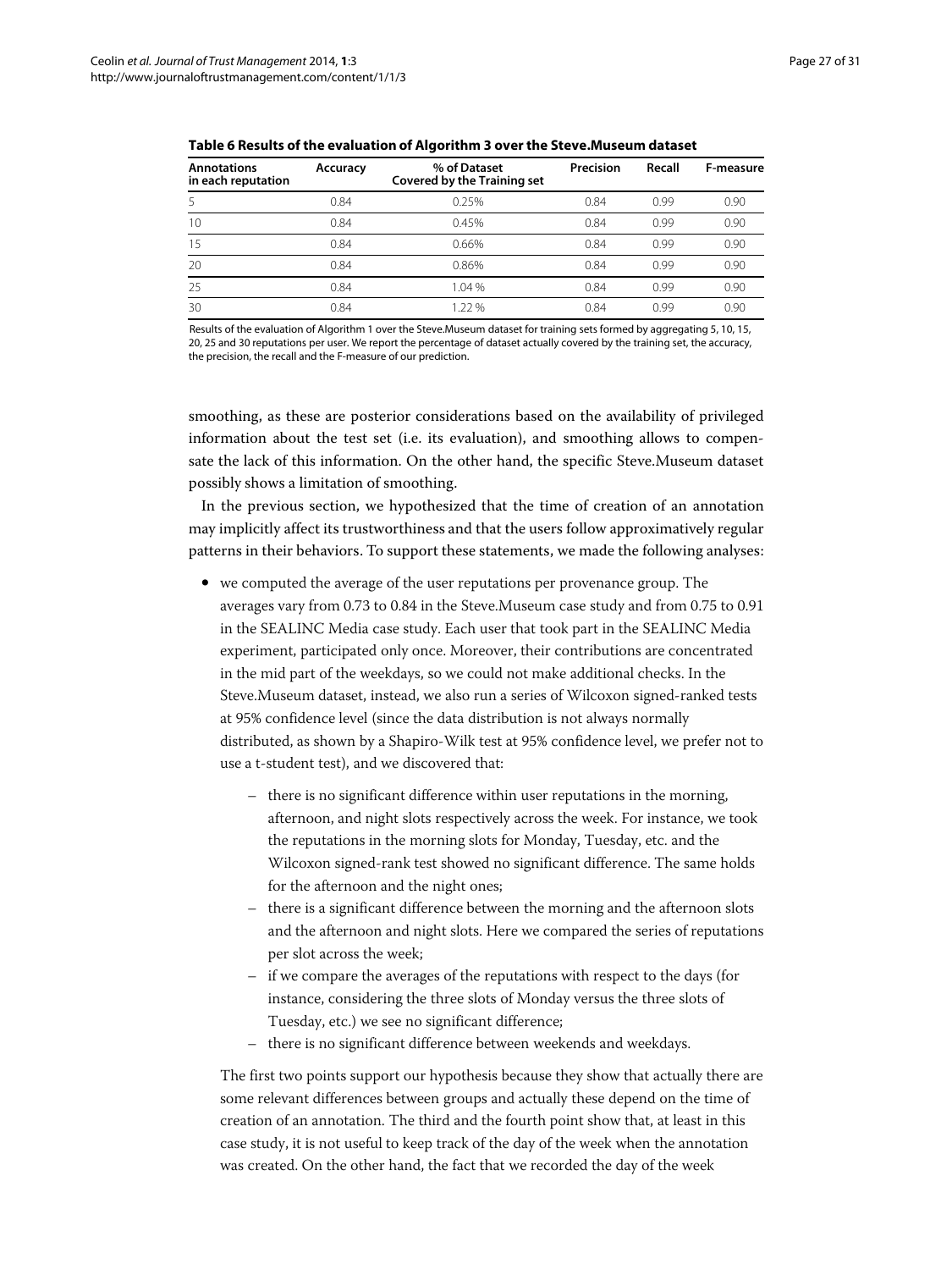allowed us to check if there is any difference both among days and between weekend and weekdays, while if we started directly with this latter distinction, we could not have decreased the granularity.

- as we stated in the previous item, the average number of provenance groups a user contribution belongs to is 1 in the SEALINC Media dataset. In the Steve.Museum dataset, instead, the average number of groups a user contributions belongs to is 1.17, variance 0.56. This means that most of the users' contributions belong to one group. So we can say that, approximatively, there exists a one-to-many relation that links the groups with the users: given a group, we can identify a group of users that provide annotations mostly in that group. This means that, when we analyze the annotations that belong to a given group, then we implicitly analyze the annotations produced by a group of users that annotate mostly in that time interval. So the provenance group acts as a proxy to this group of users, and hence, in practice, we analyze the annotations in that group based on the reputations of the users linked to that group. In principle, there may be a high variance among the users belonging to a given provenance group. However, in the case studies analyzed in this paper, this does not happen to be the case, since the variance of the users reputation belonging to a given group is low.
- in the Steve. Museum case study, the variance of the user reputations ranges between 0.12 and 0.15. This shows that, even if the averages of user reputations per group range between 0.73 and 0.84, the reputations are not sparsely distributed. Rather, within provenance groups users tend to be rather homogeneous in terms of reputation. The same holds for the SEALINC Media case study, where the variance of user reputation per provenance group ranges between 0.004 and 0.01;
- the time that we used in our computation is the server time and the fact that, in principle, the annotations are collected worldwide, this might imply that our calculations are misleading. However, since: (1) as shown before, there is a consistent distinction between morning, afternoon and night reputations (which is determined by user performance, and users tend to contribute at fixed times), (2) the amount of tags annotated as "problematic-foreign" is very small (about 1.9%) and (3) the artifact annotated in the case study belong mainly to U.S. cultural heritage institutions, we assume that the annotations are approximatively provided by users in the same time zone or in the neighboring ones.

When grouping the tags based on time, the choice between coarser and finer granularity is not trivial and, in general, affects the uncertainty of the final result. Grouping the tags at a coarser granularity allows easily collecting evidence for a given group and finding a semantic justification for the differences between groups. If we find a difference between morning and afternoon tags, we can easily suppose (and possibly test) that this is due to the influence that different parts of the day have on the user conditions (tired, sleepy, etc.). If we find a difference between tags made at 8.00 a.m. and at 9.00 a.m., we may need additional information to justify semantically the reasons of such differences. On the other hand, a finer granularity may reveal to be useful to avoid to group together heterogeneous tags. All these are generic considerations, and the choice of the best granularity depends on the peculiarities of the single use case evaluated. In our cases, as is evident from the considerations above, we chose a coarser granularity for the hours of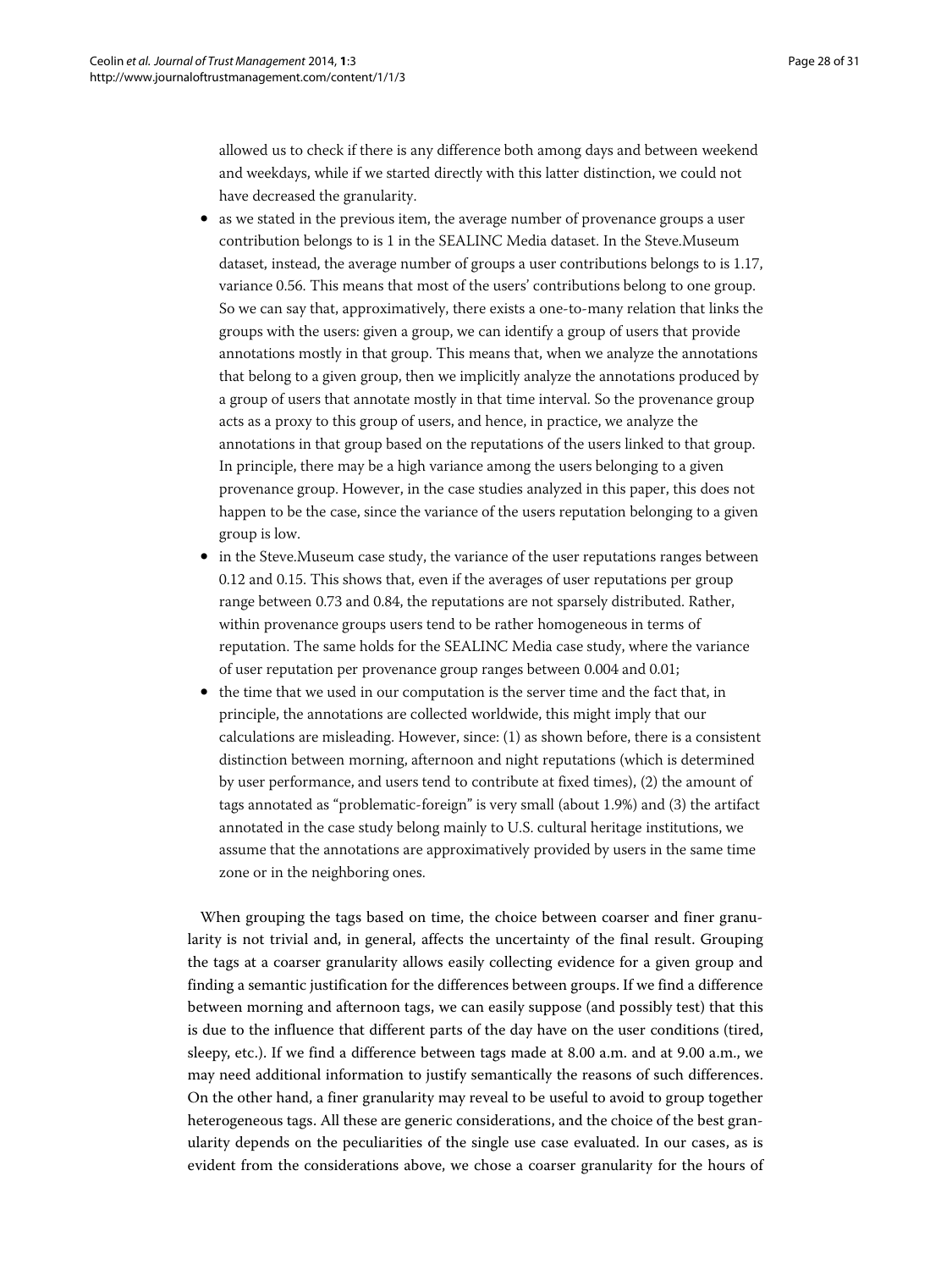the day and a finer one for the days of the week, because this combination was the most significant and gave us the highest accuracy. Future work will investigate the possibility to automatically determine the best granularity level for this grouping.

### **Conclusions**

We presented an algorithm for automatically evaluating the trustworthiness of usercontributed annotations by using subjective logic and semantic similarity to learn a model from a limited set of annotations evaluated by an institution. Moreover, we introduce two extensions of this algorithm. The first extension makes use of semantic similarity to cluster the set of evaluated annotations at our disposal (training set) and hence improve the computational efficiency of the algorithm. The second extension regards the possibility to adapt the algorithm to use provenance information instead of the user reputation as a basis for the trustworthiness estimations.

We evaluated each algorithm on two different datasets of annotations from the cultural heritage domain. The algorithm based on user reputation satisfactorily allows us to estimate the annotation trustworthiness with an accuracy of about 80% in one case and 70% in the other one. Clustering effectively helps in increasing the efficiency of the first extension, and the use of provenance information actually allow us to compute accurate estimates of annotations trustworthiness.

With the growth of information on the Web and with active contributions from online users, it becomes necessary to devise algorithms to automate the evaluation of the quality of the contributed information. Our methods are been proven to evaluate user contributed tags in cultural heritage domain with relatively high accuracy. We will aim, on the one hand, at reducing even further the need for evaluated annotations to bootstrap our system so to reduce the burden of cultural heritage institutions in this process, and on the other hand, we will investigate methods for further increasing the accuracy of our algorithms and for making effective use of more complex provenance information. This can be vital for the cultural heritage institutions which do not have many resources in terms of labour or finances at their disposal and decide to rely on crowdsourcing platform, as well as for many other institutions in similar situations.

Lastly, one of the research directions we intend to pursue regards the possibility to add analyses about the content of the annotated artifacts. For instance, the output of visual analysis tools in the case of cultural heritage artifacts could help to improve the quality of our estimates by combining the evidential reasoning we adopt with knowledge about the artifacts themselves. Such a direction opens up for applications of our approach in other contexts. In fact, we could apply our algorithm in combination with natural language processing methods in order to obtain tools for automatically reviewing, for instance, wiki articles or restaurant reviews.

#### **Abbreviation**

SEALINC Media: Socially enriched access to linked cultural media.

#### **Competing interests**

The authors declare that they have no competing interests.

#### **Authors' contributions**

DC contributed by designing the research questions, collecting one dataset, by designing the algorithms and implementing them, and by writing the article. AN contributed by collecting the datasets, by assisting the algorithm design and implementation and by writing the article. WF supervised the research carried, helping in defining the research questions, and proofread the article. All authors read and approved the final manuscript.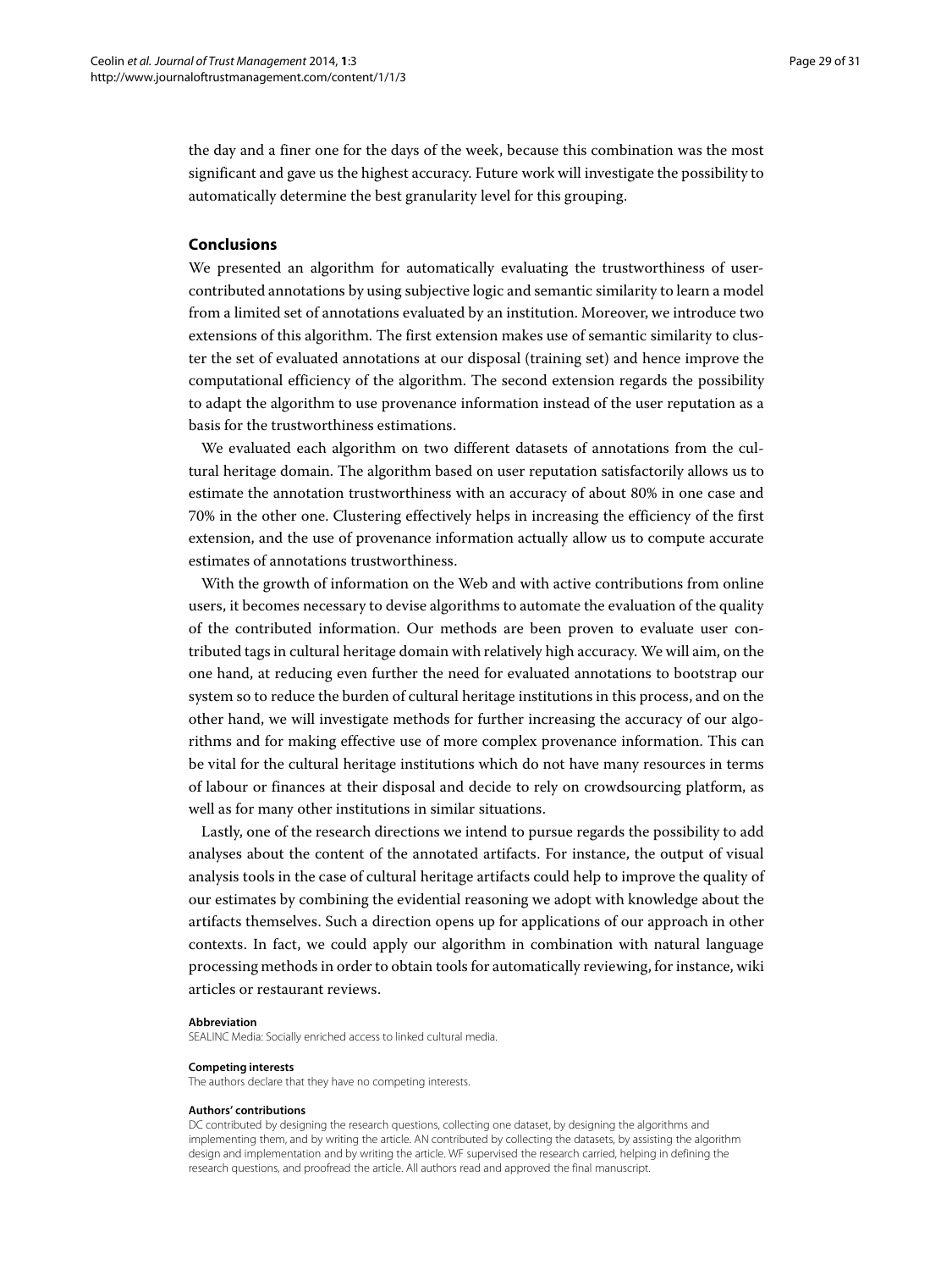#### Received: 30 October 2013 Accepted: 5 February 2014 Published: 20 May 2014

#### **References**

- <span id="page-29-0"></span>1. von Ahn L, Dabbish L (2004) Labeling images with a computer game In: Proceedings of the 2004 Conference on Human Factors in Computing Systems, CHI '04, Association for Computing Machinery, pp 319–326
- <span id="page-29-1"></span>2. Sabater J, Sierra C (2005) Review on computational trust and reputation models. Artif Intell Rev 24: 33–60
- <span id="page-29-2"></span>3. Artz D, Gil Y (2007) A survey of trust in computer science and the Semantic Web. J Web Semantic 5(2): 58–71
- <span id="page-29-3"></span>4. Golbeck J (2006) Trust on the World Wide Web: a survey. Foundations Trends Web Sci 1(2): 131–197
- <span id="page-29-4"></span>5. Castelfranchi C, Falcone R (1998) Proceedings of the 4th International Conference on Multi-Agent Systems, ICMAS '98. IEEE Computer Society, pp 72–79
- <span id="page-29-5"></span>6. Ellis A, Gluckman D, Cooper A, Greg A (2012) Your paintings: a nation's oil paintings go online, tagged by the public In: Proceedings of Museums and the Web 2012, Online
- <span id="page-29-6"></span>7. US Institute of Museum and Library Service (2013) Steve Social Tagging Project. [Accessed 9 January 2013]
- <span id="page-29-7"></span>8. Netherlands Institute for Sound and Vision (2012) Waisda? [http://waisda.nl.](http://waisda.nl) [Accessed 14 August 2012]
- <span id="page-29-8"></span>9. Rijksmuseum (2013). [https://www.rijksmuseum.nl/.](https://www.rijksmuseum.nl/) [Accessed 23 September 2013]
- <span id="page-29-9"></span>10. Surowiecki J (2004) The wisdom of crowds: why the many are smarter than the few and how collective wisdom shapes business, economies, societies and nations. Anchor
- <span id="page-29-10"></span>11. Damme CV, Coenen T (2008) Quality metrics for tags of broad Folksonomies In: Proceedings of the 2008 International Conference on Semantic Systems, I-semantics'08. Journal of University Computer Science
- <span id="page-29-11"></span>12. Medelyan O, Frank E, Witten IH (2009) Human-competitive tagging using automatic keyphrase extraction In: Proceedings of the 2009 Conference on Empirical Methods in Natural Language Processing, EMNLP '09. Association for Computational Linguistics, pp 1318–1327
- <span id="page-29-12"></span>13. CiteULike (2012) CiteULike.<http://www.citeulike.org/> [Accessed 8 December 2012]
- <span id="page-29-13"></span>14. Cattuto C, Benz D, Hotho A, Stumme G (2008) Semantic Grounding of Tag Relatedness in Social Bookmarking Systems In: Proceedings of the 7th International Semantic Web Conference, ISWC2008. Springer
- <span id="page-29-14"></span>15. Wikimedia Foundation (2013) Wikipedia. [http://www.wikipedia.org.](http://www.wikipedia.org) [Accessed 4 March 2013]
- <span id="page-29-15"></span>16. De la Calzada G, Dekhtyar A (2010) On measuring the quality of Wikipedia articles In: Proceedings of the 4th Workshop on Information Credibility, WICOW '10. Association for Computing Machinery, pp 11–18
- <span id="page-29-16"></span>17. Zeng H, Alhossaini MA, Ding L, Fikes R, McGuinness DL (2006) Computing trust from revision history In: Proceedings of the 2006 International Conference on Privacy, Security and Trust: Bridge the Gap Between PST Technologies and Business Services, PST2006. Association for Computing Machinery, p 8
- <span id="page-29-17"></span>18. Wang S, Iwaihara M (2011) Quality evaluation of wikipedia articles through edit history and editor groups In: Proceedings of the 13th Asia-Pacific Web Conference, APWeb'11. Springer-Verlag, pp 188–199
- <span id="page-29-18"></span>19. Demartini G (2007) Finding experts using Wikipedia In: Proceedings of the 2nd International ISWC+ASWC Workshop on Finding Experts on the Web with Semantics, FEWS 2007.<CEUR-WS.org>
- <span id="page-29-19"></span>20. Javanmardi S, Lopes C, Baldi P (2010) Modeling user reputation in wikis. Stat Anal Data Mining 3(2): 126–139
- <span id="page-29-20"></span>21. Ceolin D, Groth P, van Hage WR, Nottamkandath A, Fokkink W (2012) Trust evaluation through user reputation and provenance analysis In: Proceedings of the 8th International Workshop on Uncertainty Reasoning for the Semantic Web, URSW 2012, pp 15–26.<CEUR-WS.org>
- <span id="page-29-21"></span>22. Ceolin D, Nottamkandath A, Fokkink W (2012) Automated evaluation of annotators for museum collections using subjective logic In: Proceedings of the 6th IFIP WG 11.11 International Conference on Trust Management, IFIPTM. Springer, pp 232–239
- <span id="page-29-22"></span>23. Tavakolifard M, H P, Knapskog SJ (2009) Inferring trust based on similarity with TILLIT In: Proceedings of the 3rd IFIP WG 11.11 International Conference on Trust Management, IFIPTM, pp 133–148
- <span id="page-29-23"></span>24. Cilibrasi R, Vitányi PMB (2006) Automatic meaning discovery using Google In: Kolmogorov Complexity and Applications. Dagstuhl Seminar Proceedings
- <span id="page-29-24"></span>25. Ushioda A (1996) Hierarchical clustering of words and application to NLP tasks In: Proceedings of the 16th International Conference on Computational Linguistics, COLING. Association for Computational Linguistics, pp 28–41
- <span id="page-29-25"></span>26. G Begelman PK, Smadja F (2006) Automated tag clustering: improving search and exploration in the tag space In: Proceedings of the Collaborative Web Tagging Workshop at the WWW 2006
- <span id="page-29-26"></span>27. Hassan-Montero Y, Herrero-Solana V (2006) Improving tag-clouds as visual information retrieval interfaces In: Proceedings of Multidisciplinary Information Sciences and Technologies Conference, INSCIT 2006. Association for Computational Linguistics
- <span id="page-29-27"></span>28. Golbeck J, Hendler J (2004) Accuracy of metrics for inferring trust and reputation in semantic web-based social networks In: Proceedings of the 14th International Conference Engineering Knowledge in the Age of the Semantic Web, EKAW
- <span id="page-29-28"></span>29. Guha R, Kumar R, Raghavan P, Tomkins A (2004) Propagation of trust and distrust In: Proceedings of the 13th International World Wide Web Conference, WWW2004. Association for Computing Machinery, pp 403–412
- <span id="page-29-29"></span>30. Kamvar SD, Schlosser MT, Garcia-Molina H (2003) The Eigentrust algorithm for reputation management in P2P networks In: Proceedings of the 12th International World Wide Web Conference, WWW2003. Association for Computing Machinery, pp 640–651
- <span id="page-29-30"></span>31. Bizer C, Cyganiak R (2009) Quality-driven information filtering using the WIQA policy framework. J Web Semantics 7: 1–10
- <span id="page-29-31"></span>32. Hartig O, Zhao J (2009) Using web data provenance for quality assessment In: Proceedings of the 1st International Workshop on the role of Semantic Web in Provenance Management, SWPM 2009.<CEUR-WS.org>
- <span id="page-29-32"></span>33. Zaihrayeu I, da Silva PP, McGuinness DL (2005) IWTrust: Improving user trust in answers from the Web In: Proceedings of the 3th International Conference on Trust Management, vol 3477 of *iTrust*. Springer, pp 384–392
- <span id="page-29-33"></span>34. W3C (2013) PROV-DM: The PROV Data Model. [http://www.w3.org/TR/2012/CR-prov-dm-20121211/.](http://www.w3.org/TR/2012/CR-prov-dm-20121211/) [Accessed 16 July 2013]
- <span id="page-29-34"></span>35. W3C (2013) PROV-O: The PROV Ontology. [http://www.w3.org/TR/prov-o/.](http://www.w3.org/TR/prov-o/) [Accessed 16 July 2013]